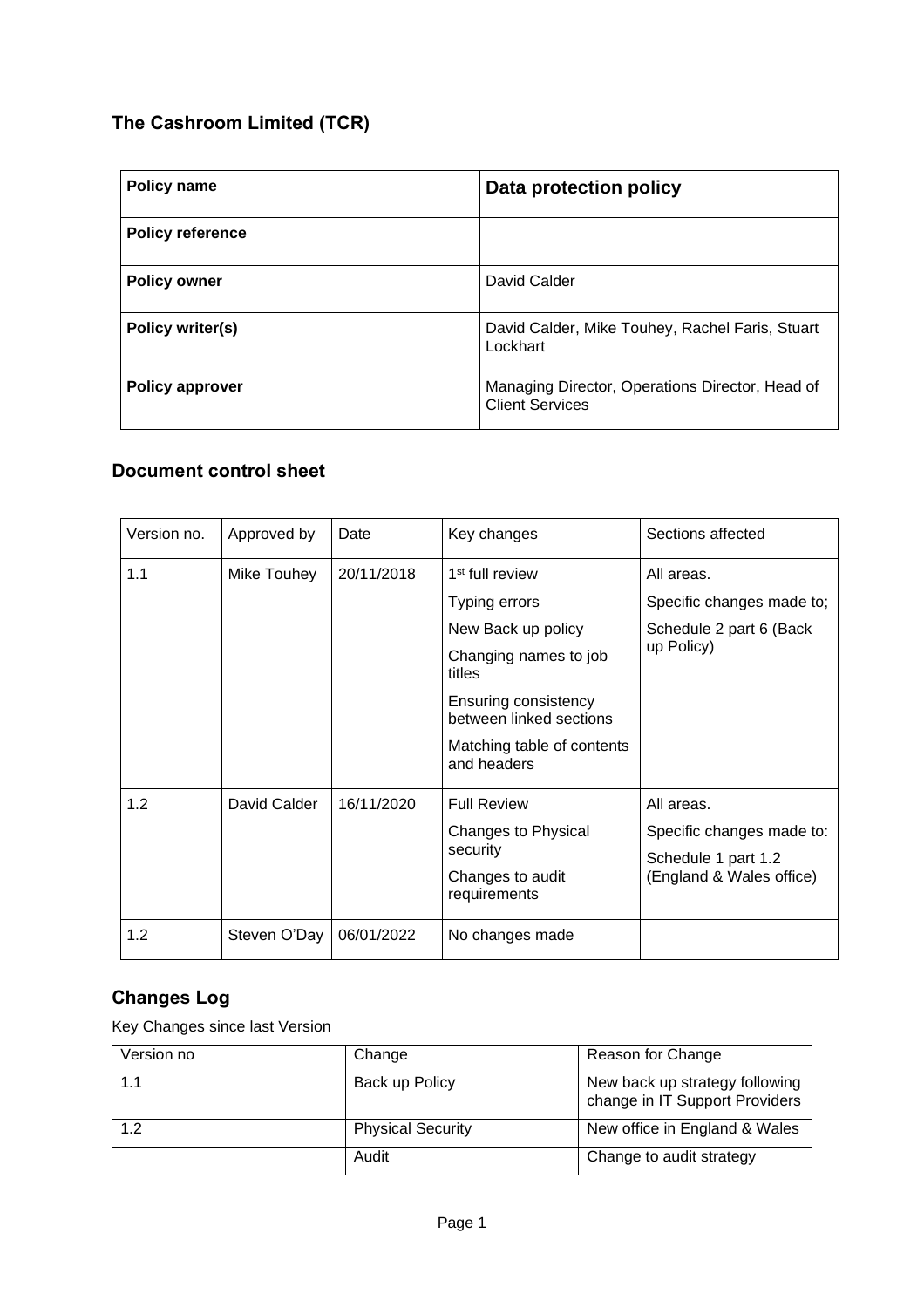# **Contents**

| 1.             |      |  |
|----------------|------|--|
| 2.             |      |  |
| 3.             |      |  |
|                |      |  |
|                |      |  |
|                |      |  |
| 4.             |      |  |
| 5.             |      |  |
| 6.             |      |  |
|                |      |  |
|                |      |  |
|                |      |  |
|                |      |  |
|                |      |  |
|                |      |  |
|                |      |  |
|                |      |  |
|                |      |  |
|                |      |  |
|                |      |  |
| 7.             |      |  |
|                |      |  |
|                |      |  |
|                |      |  |
| 8.             |      |  |
|                |      |  |
|                |      |  |
|                |      |  |
|                |      |  |
|                |      |  |
|                |      |  |
|                |      |  |
| 1 <sub>1</sub> |      |  |
|                | 1.1. |  |
|                | 1.2. |  |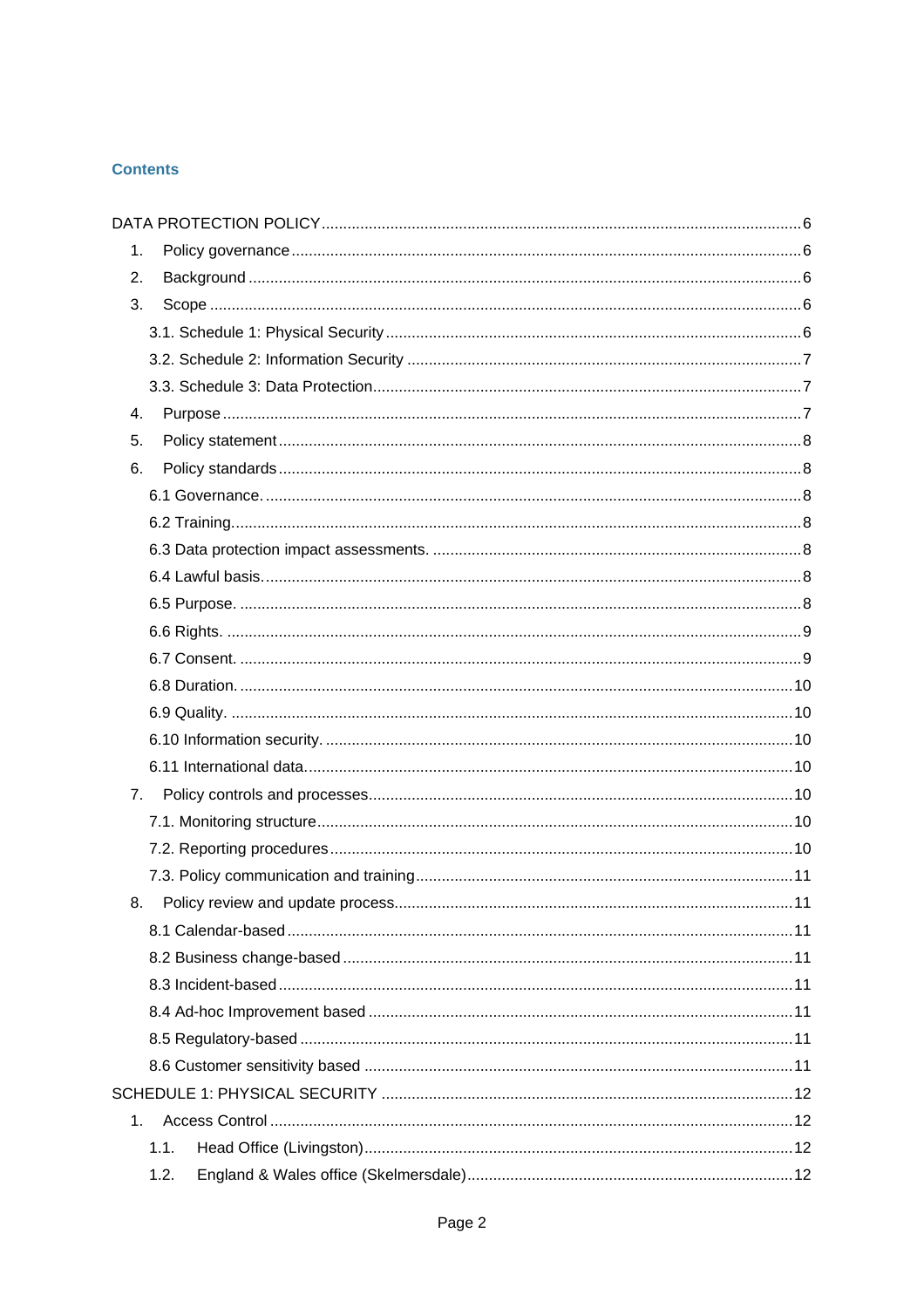| 2. |       |  |
|----|-------|--|
|    | 2.1.  |  |
| 3. |       |  |
|    |       |  |
|    |       |  |
|    | 1.1.  |  |
|    | 1.2.  |  |
|    | 1.3.  |  |
|    | 1.4.  |  |
|    | 1.5.  |  |
|    | 1.6.  |  |
|    | 1.7.  |  |
|    | 1.8.  |  |
|    | 1.9.  |  |
|    | 1.10. |  |
|    | 1.11. |  |
|    | 1.12. |  |
|    | 1.13. |  |
|    | 1.14. |  |
|    | 1.15. |  |
|    | 1.16. |  |
|    | 1.17. |  |
|    | 1.18. |  |
|    | 1.19. |  |
|    | 1.20. |  |
| 2. |       |  |
|    | 2.1.  |  |
|    | 2.2.  |  |
|    | 2.3.  |  |
|    | 2.4.  |  |
|    | 2.5.  |  |
|    | 2.6.  |  |
|    | 2.7.  |  |
|    | 2.8.  |  |
|    | 2.9.  |  |
|    | 2.10. |  |
| 3. |       |  |
| 4. |       |  |
|    |       |  |
| 5. | 4.1.  |  |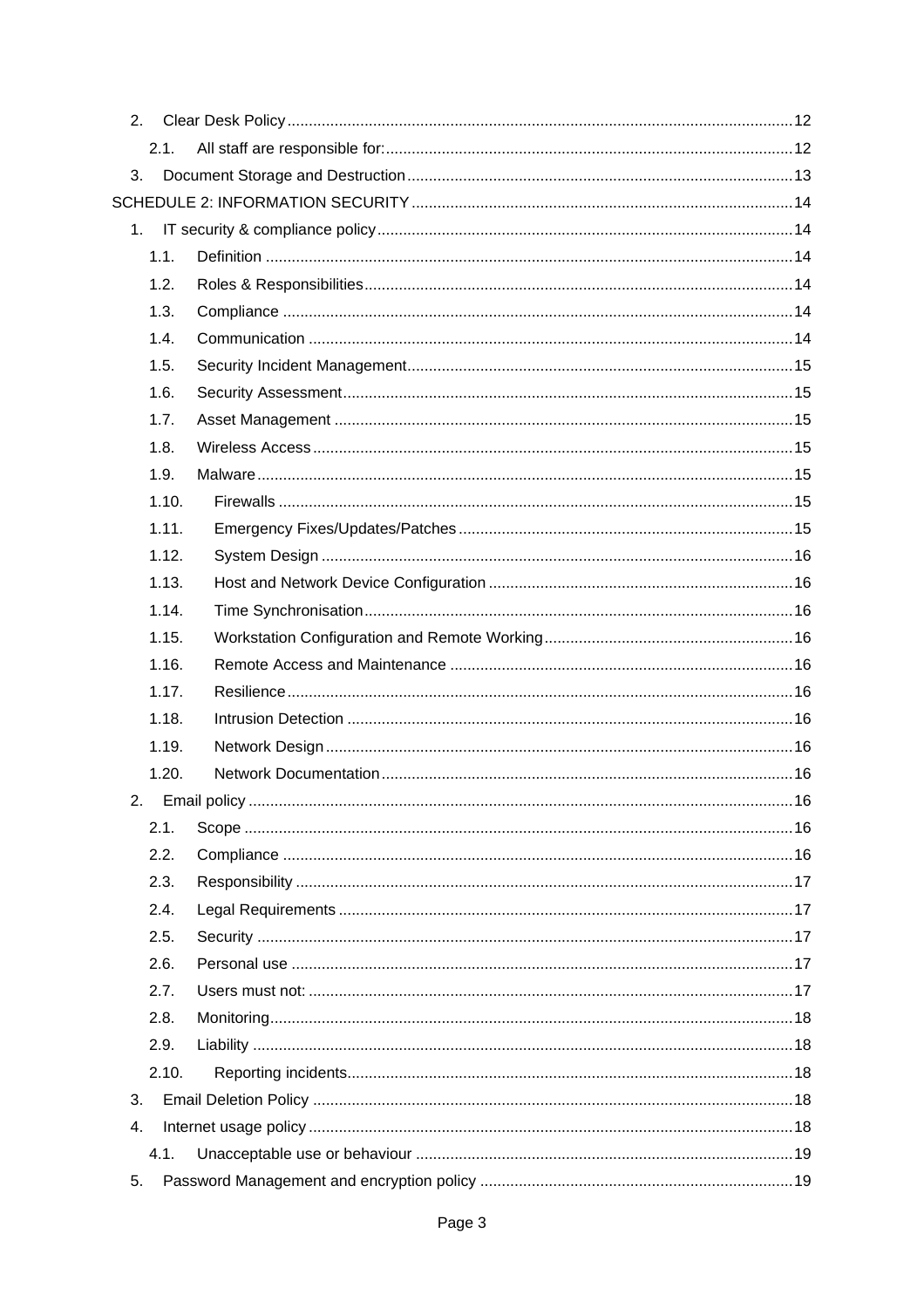|                | 5.1. |                                                             |  |
|----------------|------|-------------------------------------------------------------|--|
|                | 5.2. |                                                             |  |
| 6.             |      |                                                             |  |
|                | 6.1. |                                                             |  |
|                | 6.2. |                                                             |  |
|                | 6.3. |                                                             |  |
|                | 6.4. |                                                             |  |
|                | 6.5. |                                                             |  |
|                | 6.6. |                                                             |  |
|                | 6.7. |                                                             |  |
| 7 <sub>1</sub> |      |                                                             |  |
|                | 7.1. |                                                             |  |
|                | 7.2. |                                                             |  |
| 8.             |      |                                                             |  |
|                | 8.1. |                                                             |  |
| 9.             |      |                                                             |  |
|                | 9.1. |                                                             |  |
|                | 9.2. |                                                             |  |
|                | 9.3. |                                                             |  |
| 10.            |      |                                                             |  |
|                |      |                                                             |  |
|                |      |                                                             |  |
|                |      |                                                             |  |
|                |      |                                                             |  |
|                |      |                                                             |  |
|                |      |                                                             |  |
|                |      |                                                             |  |
|                |      |                                                             |  |
|                |      |                                                             |  |
|                |      |                                                             |  |
|                |      |                                                             |  |
|                | 1.   |                                                             |  |
|                | 2.   |                                                             |  |
|                | 3.   |                                                             |  |
|                | 4.   |                                                             |  |
|                | 5.   |                                                             |  |
|                | 6.   |                                                             |  |
|                |      | SCHEDULE 3: PART 7 - DATA BREACH MANAGEMENT AND REPORTING30 |  |
|                | 1.   |                                                             |  |
|                | 2.   |                                                             |  |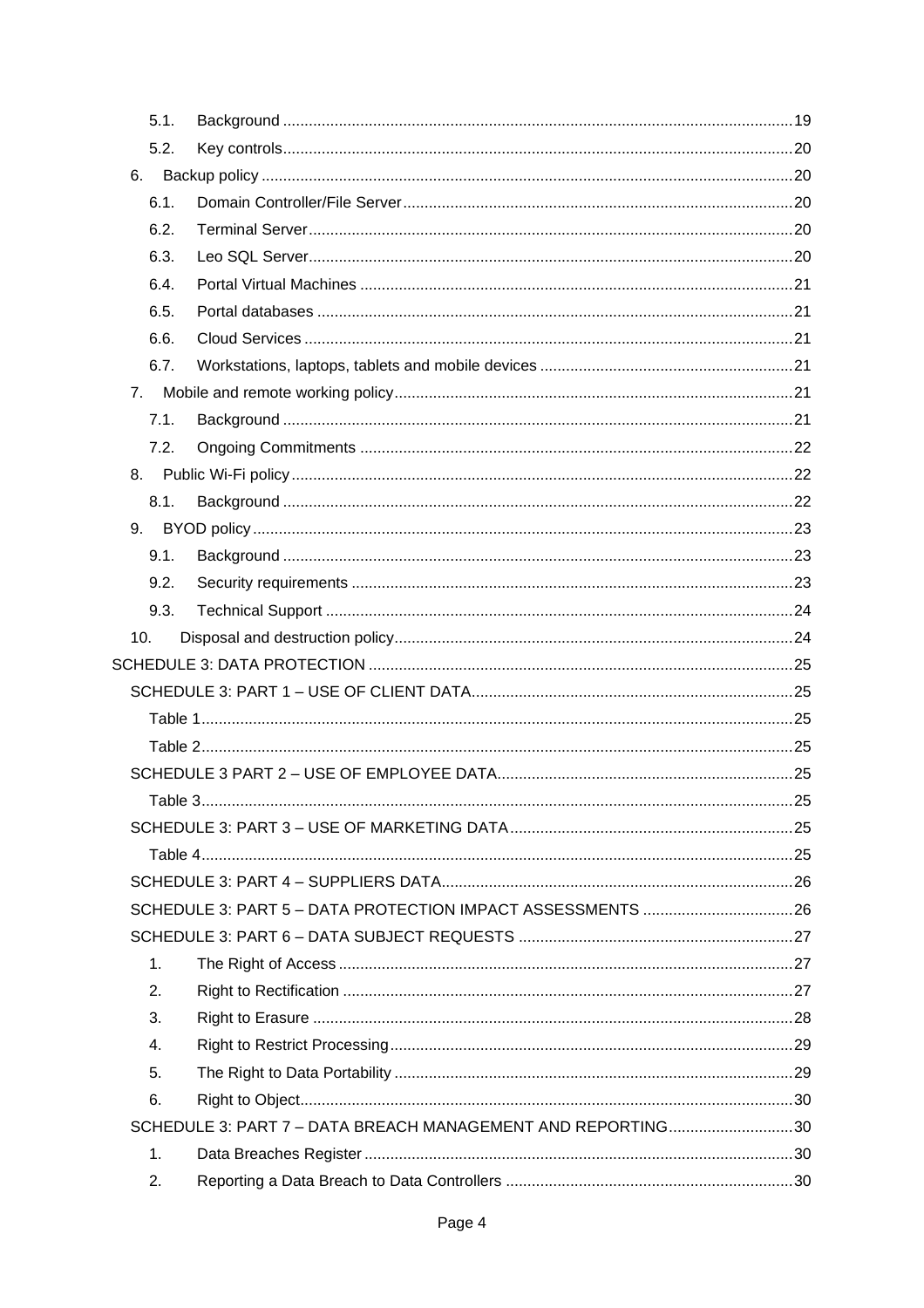| 3. |                                                              |  |
|----|--------------------------------------------------------------|--|
| 4. |                                                              |  |
|    | SCHEDULE 3: PART 8 - DATA PROTECTION COMPLIANCE MONITORING31 |  |
|    |                                                              |  |
|    |                                                              |  |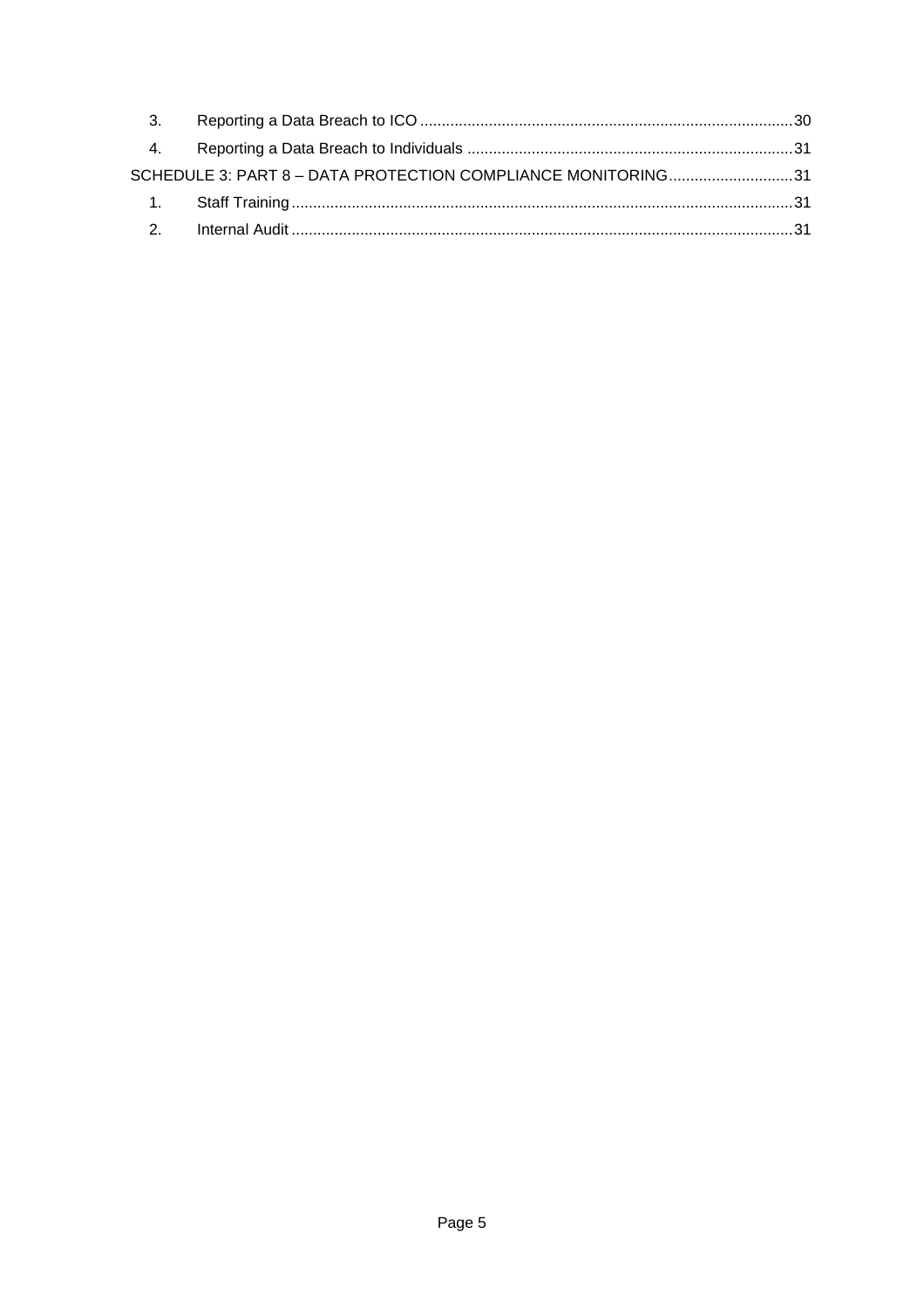# **DATA PROTECTION POLICY**

# <span id="page-5-1"></span><span id="page-5-0"></span>**1. Policy governance**

This policy is owned by the Operations Director.

The policy owner is responsible for ensuring the following:

- 1.1 That this policy remains up to date.
- 1.2 That this policy is effectively implemented through appropriate process and procedural development, training and staff communication.
- 1.3 That any lack of compliance with this policy is appropriately raised and dealt with and that any breaches to the policy, reported by either the business teams or the data compliance team, are addressed and reported as required.

This policy is designed to make clear to The Cashroom's (also referred to as TCR) business teams and their business managers their data protection responsibilities.

- 1.4 The role of The Cashroom's business teams is to ensure they understand their data protection responsibilities and act in accordance with The Cashroom's data protection policy and procedures.
- 1.5 The role of The Cashroom's business managers is to ensure the business teams comply with this policy and to report breaches to this policy in accordance with The Cashroom breach procedures. This includes ensuring the business teams have appropriate knowledge of and training in their data protection responsibilities and knowledge of and training in how to raise and report breaches.
- 1.6 The role of The Cashroom's data compliance team is to ensure it is carrying out effective monitoring to affirm that the standards laid down in this policy are being adhered to by the business teams and where they are not, to raise them as a matter of urgency with the board and any required regulatory authority.

# <span id="page-5-2"></span>**2. Background**

The purpose of this policy is to articulate The Cashroom's approach to data protection - providing details of the principles, ethos and approach The Cashroom takes to its data protection practices to ensure that it treats its customers and data subjects fairly. It also provides details of how The Cashroom monitors its data protection activities to ensure it is meeting the Information Commissioner's Office (ICO) and other related regulatory standards.

The General Data Protection Regulations (GDPR) are enforceable in the UK from 25 May 2018. The GDPR are based on and builds out from the Data Protection Act 1998 (DPA). This policy is based on this legislation.

It is the responsibility of The Cashroom's employees to ensure that they are complying with the policy. Team Leaders are responsible for ensuring their teams understand and carry out the terms of the policy. It is also the responsibility of the Data Compliance Team in Operations to raise and report any breaches to the operation or application of the policy to the Board.

# <span id="page-5-3"></span>**3. Scope**

This document covers all aspects of the Cashroom's data protection policy, including physical security, information security and data protection.

Detailed policies covering all aspects of physical security, information security and data protection are included in Schedules to this document. These Schedules are

## <span id="page-5-4"></span>**3.1. Schedule 1: Physical Security**

3.1.1 Access Control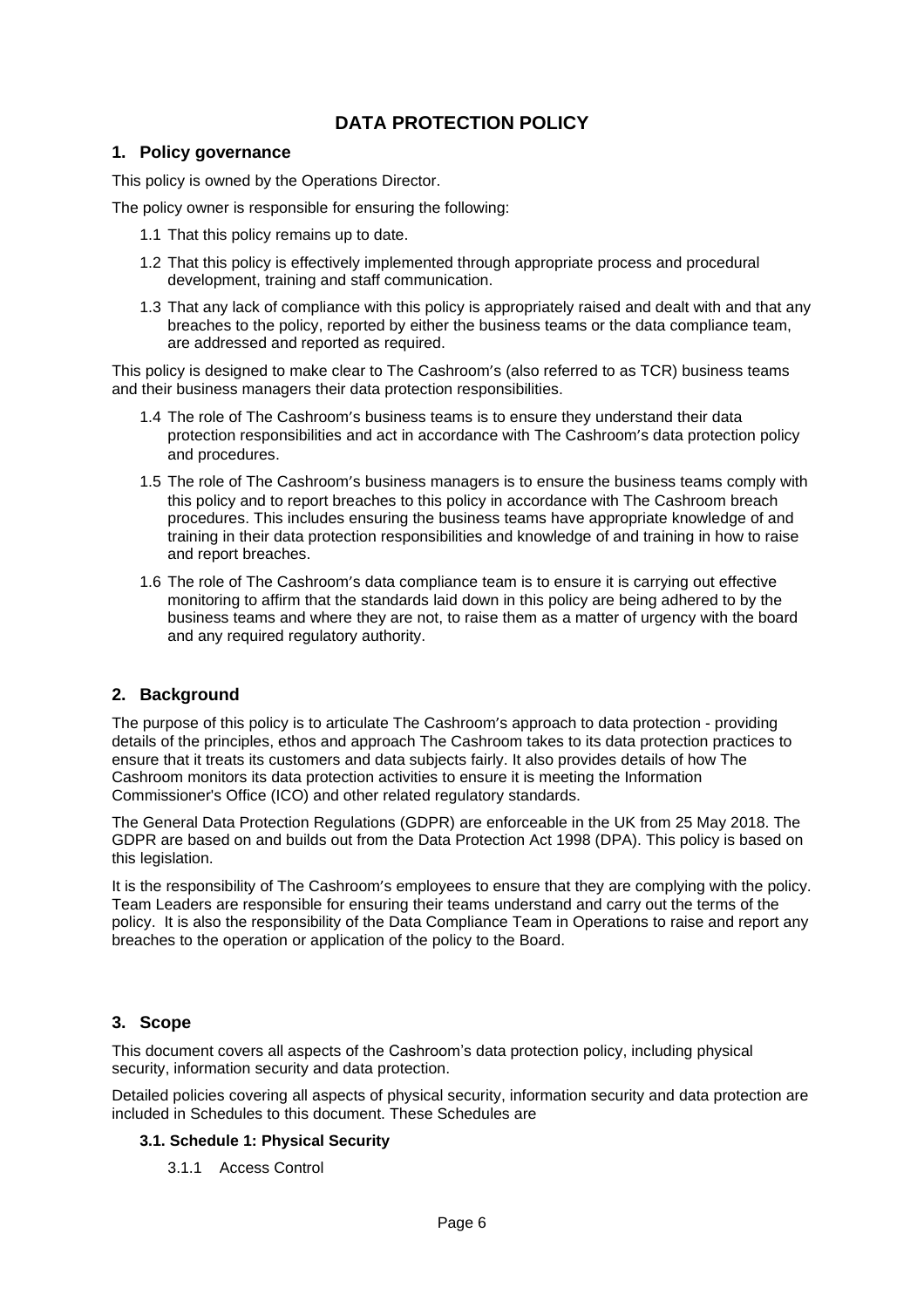- 3.1.2 Clear Desk Policy
- 3.1.3 Document Storage and Destruction

# <span id="page-6-0"></span>**3.2. Schedule 2: Information Security**

- 3.2.1 IT security & compliance policy
- 3.2.2 Email policy
- 3.2.3 Email deletion policy
- 3.2.4 Internet usage policy
- 3.2.5 Password management and encryption policy
- 3.2.6 Backup policy
- 3.2.7 Mobile and remote working policy
- 3.2.8 Public Wi-Fi policy
- 3.2.9 BYOD policy
- 3.2.10 Disposal and destruction policy

# <span id="page-6-1"></span>**3.3. Schedule 3: Data Protection**

- 3.3.1 Use of Client Data
- 3.3.2 Use of Employee Data
- 3.3.3 Use of Marketing Data
- 3.3.4 Suppliers Data
- 3.3.5 Data Protection Impact Assessments
- 3.3.6 Data Subject Requests
- 3.3.7 Data Breach Management and Reporting
- 3.3.8 Data Protection Compliance Monitoring

# <span id="page-6-2"></span>**4. Purpose**

The Cashroom is committed to collect, manage and store data on its customers and data subjects in a transparent manner that ensures that data is safe, protected and liable to cause no detriment to customers or data subjects.

The Cashroom also understands the importance of designing its products and services in such a way that ensures its customers and data subjects privacy is assured and that they are 'private by default'. The Cashroom also understands the importance of ensuring data subjects and customers have effective access to their data and can easily and simply request their data be amended or erased where incorrect or inappropriately collected, managed or stored.

This data protection policy is written to be compliant with the General Data Protection Regulation (GDPR). Its purpose is to ensure that there is a usable reference guide to help direct their attitudes and behaviors in relation to the proper collection, management and storage of data as laid out in the DPA and GDPR. It builds specifically on the eight data principles listed in the DPA and the subsequent guidance detailed in the GDPR.

<span id="page-6-3"></span>The outcome that this policy is designed to foster is the safe, transparent and effective collection, management and storage of data to ensure the risk of customer and/or data subject detriment is minimised in all The Cashroom's services, products and activities.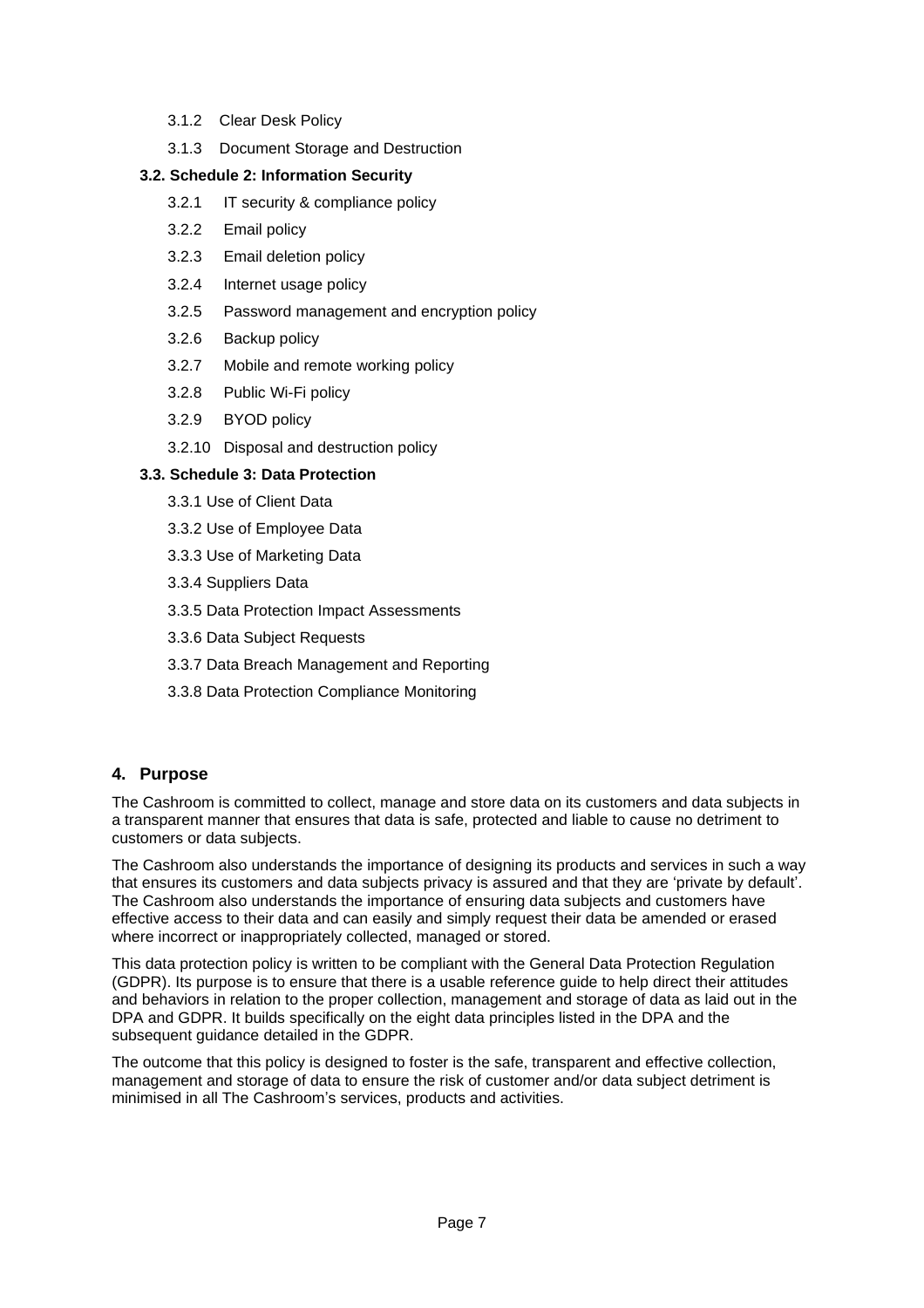# **5. Policy statement**

The Cashroom takes collecting, managing and storing personal data in a transparent, safe and effective manner very seriously.

The Cashroom wishes to ensure that it is effectively collecting and protecting customer and Data Subject data in a manner that minimises the risk of detriment to those parties.

The Cashroom wishes to ensure that its staff have access to this policy and have read and understood its contents and requirements. This is important to The Cashroom as it expects all its staff to comply with the policy and its guidelines.

The Cashroom is committed to developing effective data protection processes and procedures to enact the ethos and standards contained within this policy.

The Cashroom is committed to ensuring that its staff are appropriately informed of and trained in the data protection activities associated with this policy.

The Cashroom is committed to identifying, reporting and remediating any significant breaches to this policy to the data compliance team in Operations, the board and any external regulators as detailed in the guidelines within this policy.

The Cashroom will not tolerate a failure to abide by this policy and will take management action against those who fail to follow this policy and its guidelines.

# <span id="page-7-0"></span>**6. Policy standards**

<span id="page-7-1"></span>The Cashroom data protection policy has the following key policy standards.

#### **6.1 Governance.**

The Cashroom commits to put in place effective governance arrangements to ensure the management of data protection activities. These include:

6.1.1 Discussion of The Cashroom data protection activities at Board on a Quarterly basis.

6.1.2 The Cashroom has appointed a Data Protection Administrator who has primary responsibility for enforcing this policy.

6.1.3 The development of and approval by the Board of The Cashroom's data protection policy and associated processes that comply with the GDPR.

6.1.4 The set up and support of a suitable data compliance team to monitor data protection activities and report on compliance with the GDPR to the Board and, if necessary, following a significant breach to ICO, affected individuals and other regulated authorities within the timeframe specified within the GDPR.

## <span id="page-7-2"></span>**6.2 Training.**

The Cashroom commits to training staff in the operation of this policy, and their responsibilities under the GDPR.

#### <span id="page-7-3"></span>**6.3 Data protection impact assessments.**

Where there is a possibility that The Cashroom will engage in a potentially high risk data processing activity (see GDPR guidelines) then The Cashroom commits to undertake a data protection impact assessment (DPIA).

#### <span id="page-7-4"></span>**6.4 Lawful basis.**

The Cashroom also commits to reviewing, approving and documenting its 'lawful basis' for collecting data prior to collecting or processing new data sets

#### <span id="page-7-5"></span>**6.5 Purpose.**

<span id="page-7-6"></span>The Cashroom commits to only using the data it collects from data subjects for the purpose(s) it was collected. Further consent will be sought if the data is to be used in a different manner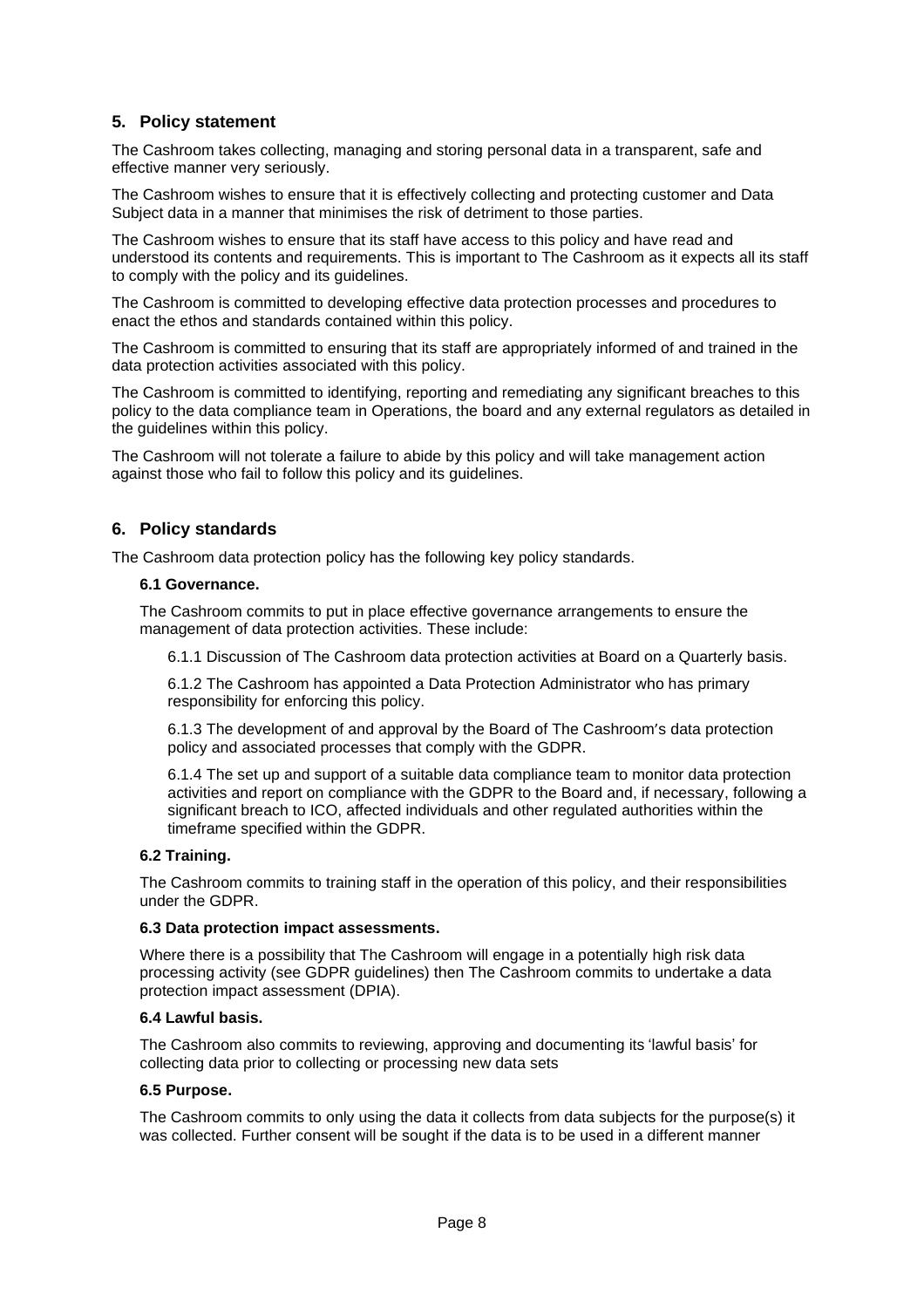# **6.6 Rights.**

The Cashroom commits to respecting the rights of individuals in relation to the protection of their data as detailed in the GDPR and including:

#### 6.6.1 **The right to be informed**

Where The Cashroom is the Data Controller, when collecting data, it commits to inform individuals of the following:

6.6.1.1 The firm's identity

6.6.1.2 How the firm will use the information

6.6.1.3 The lawful basis under which the data is being collected

6.6.1.4 The duration the data will be retained for

6.6.1.5 The individuals' right to and process for complaining to ICO

#### 6.6.2 **The right of access**

The Cashroom commits to respond to subject access requests:

6.6.2.1 within 40 calendar days of receiving a request

6.6.2.2 Without charge, unless the request is manifestly unfounded or excessive

6.6.2.3 Without refusal unless a clear and compelling reason for the refusal can be provided and details of the process for complaining are provided with the refusal.

#### 6.6.3 **The right to rectification**

The Cashroom will deal with a rectification request within one month of receipt. If the requests are complex or numerous we will advise the Data Subject that we will deal with the request within 2 months, and explain why.

Where requests are manifestly unfounded or excessive, in particular because they are repetitive, we will charge a reasonable fee for dealing with the request, or may refuse to deal with the request. If we do so, we will explain why, and advise the Data Subject of their right to complain and to a judicial remedy.

#### 6.6.4 **The right to erasure**

The Cashroom commits to erase any unwarranted information that it holds within 1 month of it being acknowledged as unwarranted by The Cashroom

#### 6.6.5 **The right to restrict processing**

The Cashroom commits to restrict the processing of any information and, following a complaint, to restrict the processing of any information within 1 month of it being acknowledged as necessary to do so by The Cashroom

#### 6.6.6 **The right to data portability**

The Cashroom commits to provide agreed personal data in a structured commonly used and 'machine readable' form, on request

#### 6.6.7 **The right to object**

The Cashroom commits to ensure that all individuals are provided with details about how to register a complaint with ICO at the time a complaint is raised

## 6.6.8 **Rights in relation to automated decision making and profiling**

The Cashroom does not use personal data to make automated decisions or complete individual profiling.

#### <span id="page-8-0"></span>**6.7 Consent.**

The Cashroom commits to ensure that, where consent is the lawful reason for processing, all data is collected with appropriate consent. Specifically that when data is collected the consent obtained is: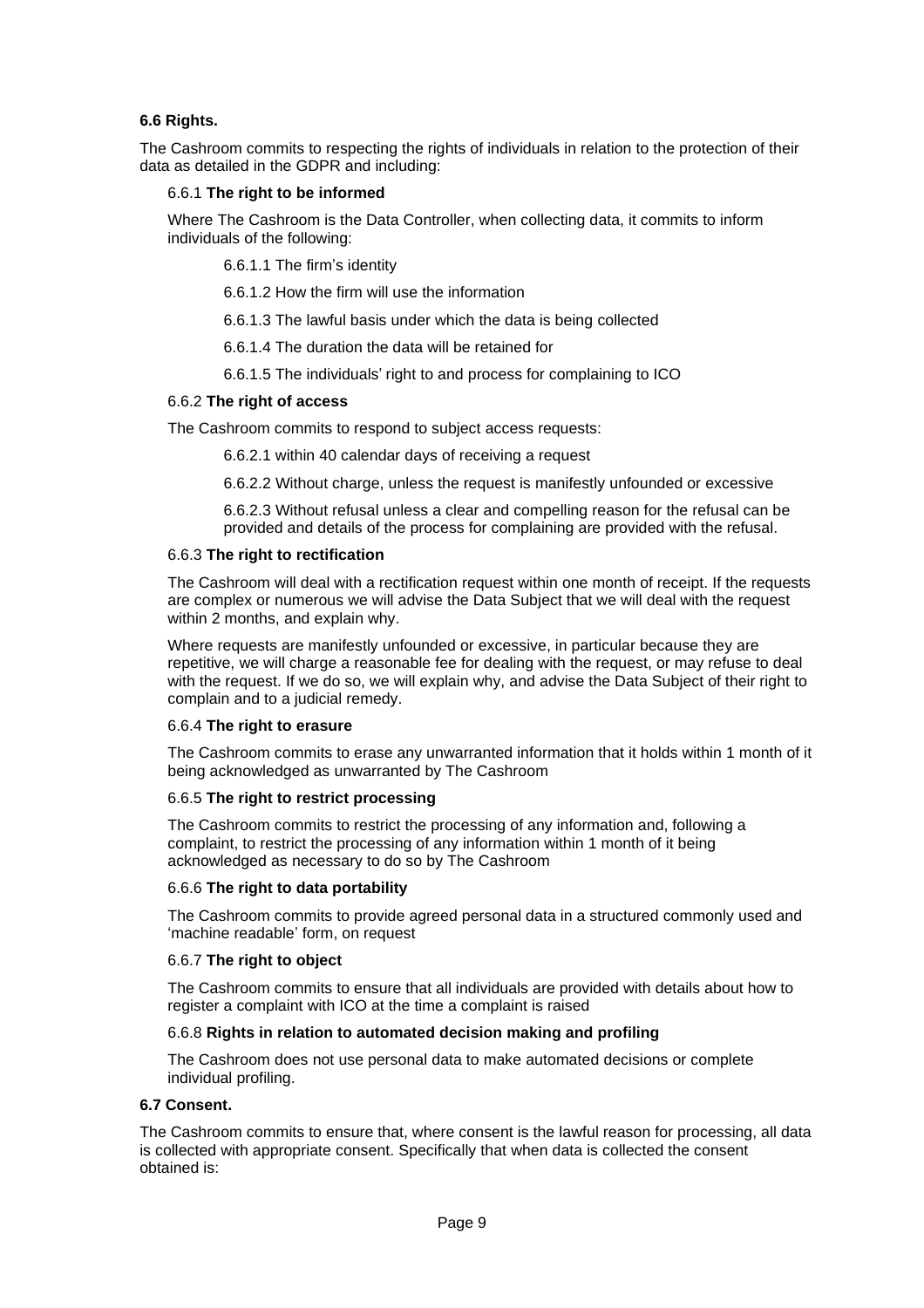#### 6.7.1 Specific and granular in nature

6.7.2 Clearly articulated in plain English

6.7.3 prominent within the collection process and documentation

6.7.4 Requires the individual giving consent to opt-in

6.7.5 Properly documented and stored

6.7.6 Easily withdrawn

6.7.7 Not gained from children under the age of 16 without the consent of a parent or guardian

#### <span id="page-9-0"></span>**6.8 Duration.**

The Cashroom commits to keeping its data in a form which permits the identification of data subjects for no longer than is necessary for the purposes for which the personal data is processed, or for other lawful reasons

#### <span id="page-9-1"></span>**6.9 Quality.**

The Cashroom commits to keep accurate data and will take reasonable steps to ensure that personal data that is inaccurate with regard to the purposes for which it is processed, is erased or rectified within 1 month of being recognised as such.

#### <span id="page-9-2"></span>**6.10 Information security.**

The Cashroom commits to ensure the appropriate security of the personal data it collects, including protection against unauthorised or unlawful processing and against accidental loss, destruction or damage by using appropriate technical or organisational measures. Further details of these policies are contained in the Schedules to this policy.

#### <span id="page-9-3"></span>**6.11 International data.**

The Cashroom commits to the guidelines provided in GDPR and the DPA with regard to sharing data internationally and recognises that the level of protection afforded by GDPR must not be undermined if any personal data is transferred outside of the European Union.

## <span id="page-9-5"></span><span id="page-9-4"></span>**7. Policy controls and processes**

## **7.1. Monitoring structure**

7.1.1 It is the responsibility of The Cashroom's staff (the first line of defence) to ensure that it is enacting and following the policy guidelines and meeting the policy standards.

7.1.2 It is also the responsibility of the first line of defence to raise and report any breaches to the operation or application of the policy to the DPA (dataprotection@thecashroom.co.uk), and the Board.

7.1.3 To support the first line of defence the DPA (the second line of defence) will carry out additional monitoring activities on both a scheduled and unscheduled basis:

7.1.3.1 The scheduled monitoring will take place every 12 months as detailed in the data protection compliance monitoring plan (contained in Schedule 3) and will review the first line of defence's records, documents and knowledge of the data protection arrangements.

7.1.3.2 The unscheduled monitoring is likely to be triggered by a specific incident (e.g. a specific breach) and will review and assess compliance with any relevant aspects of the data protection policy or process.

#### <span id="page-9-6"></span>**7.2. Reporting procedures**

The Cashroom takes seriously the reporting of management information in relation to the carrying out of its data protection activities. In particular it is committed to reporting significant breaches of the regulations to ICO within 72 hours after the breach has come to the attention of TCR staff. The standards for reporting data breaches are contained within the Cashroom's breach management policy (see Schedule 3).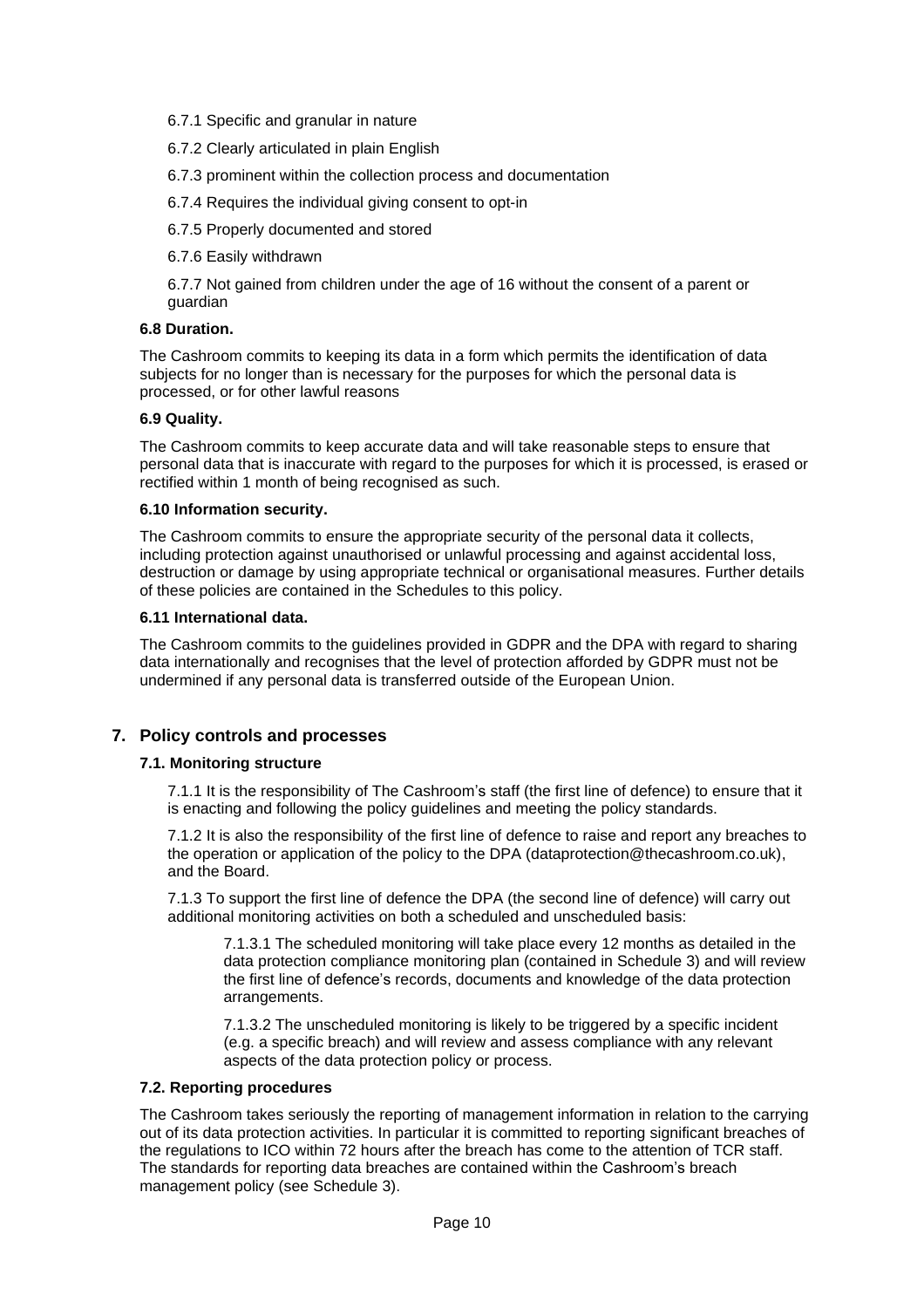The Cashroom also acknowledges that on occasions it may also need to inform Data Subjects if they are impacted by a data breach and that The Cashroom is committed to ensuring it has the procedures in place to be able to carry this out if required.

The Cashroom expects, that in addition to the normal flow of management information (detailing any data related risks and issues) from the business areas handling data that The Cashroom Board will receive a written report from the data compliance team detailing the risks and issues generated by the monitoring it has completed in relation to The Cashroom's data protection activities. They will receive that report every 6 months.

# <span id="page-10-0"></span>**7.3. Policy communication and training**

This data protection policy is stored in the GDPR folder on the "Q" drive and can be accessed by all employees*.*

In addition to the initial post-recruitment training provided by the Operations Team to all staff, The Cashroom commits to provide annual refresher training in data protection for all its staff.

The data compliance team will be asked to provide evidence on the quality and coverage of the requisite training as part of its reports to the board.

# <span id="page-10-1"></span>**8. Policy review and update process**

Events that will trigger a policy review are detailed below. The DPA will ensure the Data Protection Policy is reviewed, as required.

<span id="page-10-2"></span>Standard triggers:

#### **8.1 Calendar-based**

If no other trigger results in a policy review then the policy will be reviewed on an annual basis.

#### <span id="page-10-3"></span>**8.2 Business change-based**

The policy will be reviewed following changes to business strategy or policies that relate to this policy

<span id="page-10-4"></span>Emergency triggers:

## **8.3 Incident-based**

The policy will be reviewed as a result of identifying a major issue either during the monitoring process or as the result of an incident or breach that is the outcome of a weakness in the policy

## <span id="page-10-5"></span>**8.4 Ad-hoc Improvement based**

The policy will be reviewed as a result of a suggestion for an improvement

## <span id="page-10-6"></span>**8.5 Regulatory-based**

The policy will be reviewed as a result of the implementation of new regulation

#### <span id="page-10-7"></span>**8.6 Customer sensitivity based**

The policy will be reviewed as a result of customer perceptions changing that may require the policy to drive different outcomes or behaviours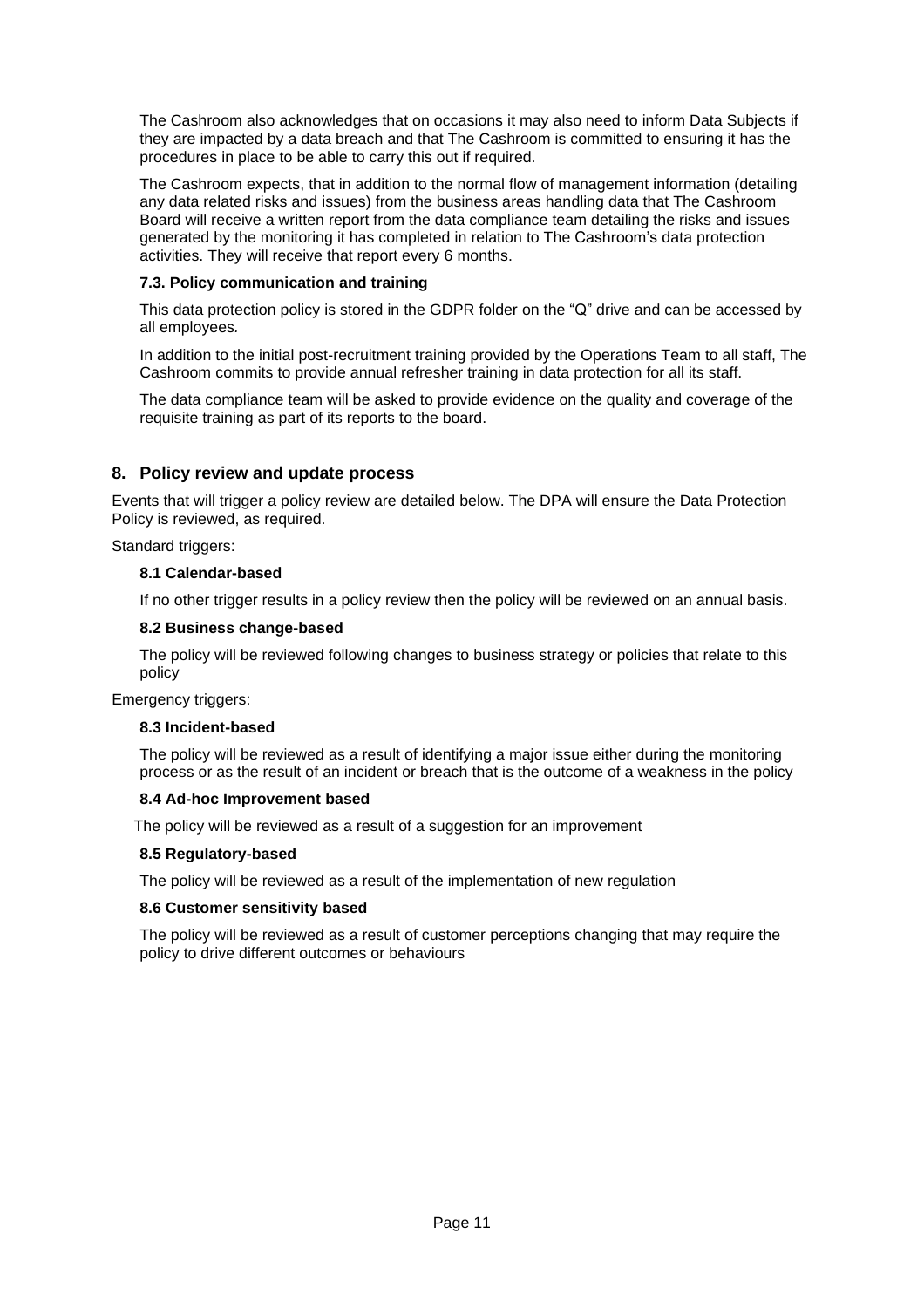# **SCHEDULE 1: PHYSICAL SECURITY**

# <span id="page-11-2"></span><span id="page-11-1"></span><span id="page-11-0"></span>**1. Access Control**

#### **1.1. Head Office (Livingston)**

- **1.1.1.**The building is protected by an Intrusion Detection Alarm system which is monitored by an Alarm Receiving Centre. On activation the Alarm Receiving Centre advise the Police, and senior management.
- **1.1.2.**Access to the building is via key fob access which is administered by Operations (Livingston).The system records entry of all fob holders. Keys to the premises are held by management and one copy with the cleaning contractor.
- **1.1.3.**Visitors must be met at the front door and wait in reception until a member of staff who can verify the visitor's identity is available. If such a member of staff is not available, the visitor must not be allowed to wait in the work area within TCR's office.
- **1.1.4.**All staff are responsible for challenging any unauthorised access attempts or unaccompanied visitors they do not recognise and trust.

#### <span id="page-11-3"></span>**1.2. England & Wales office (Skelmersdale)**

- **1.2.1.**The Skelmersdale office is part of a managed office, West Lancs Technology Management Centre. The building security is managed by the landlord, Robert Pinkus & Co. LLP, with access to the building controlled by key fob access. All visitors must be met at reception by an authorised representative of the organisation, hosting the visitor, who can verify the visitor's identity. If such a member of staff is not available, the visitor must not be allowed to wait in TCR's office.
- **1.2.2.**Access to the reception area and the main office corridor at the West Lancs Technology Management Centre is controlled by access key fobs, administered by Aspro (UK) Limited. The office door is locked by key. The system records entry of all fob holders. Keys to the premises are held by management, one copy with the cleaning contractors and one copy held in a safe.
- **1.2.3.**All staff are responsible for challenging any unauthorised access attempts or unaccompanied visitors they do not recognise and trust.

## <span id="page-11-4"></span>**2. Clear Desk Policy**

The documents we handle on a daily basis contain confidential information and include highly sensitive data. TCR staff are responsible for maintaining this confidentiality and protecting documents and data from unauthorised access.

#### **2.1. All staff are responsible for:**

- <span id="page-11-5"></span>**2.1.1.**Removing all unnecessary items that are not permanent/semi-permanent from their desks including documents, post it notes and rubbish when they are not at their desk.
- **2.1.2.**removing all items that are not permanent/semi-permanent from their desks including stationery, ornaments, paper, post it notes and rubbish outside of working hours
- **2.1.3.**Maintaining a clear desk when they are working by removing all unnecessary items that are not permanent/semi-permanent from their desks including documents, post it notes and rubbish.
- **2.2.** Pedestal drawers have been provided for this purpose and filing cabinets are available for storing personal/sensitive data.

As an aide memoire, all staff should use the following principles or 3 "P"s: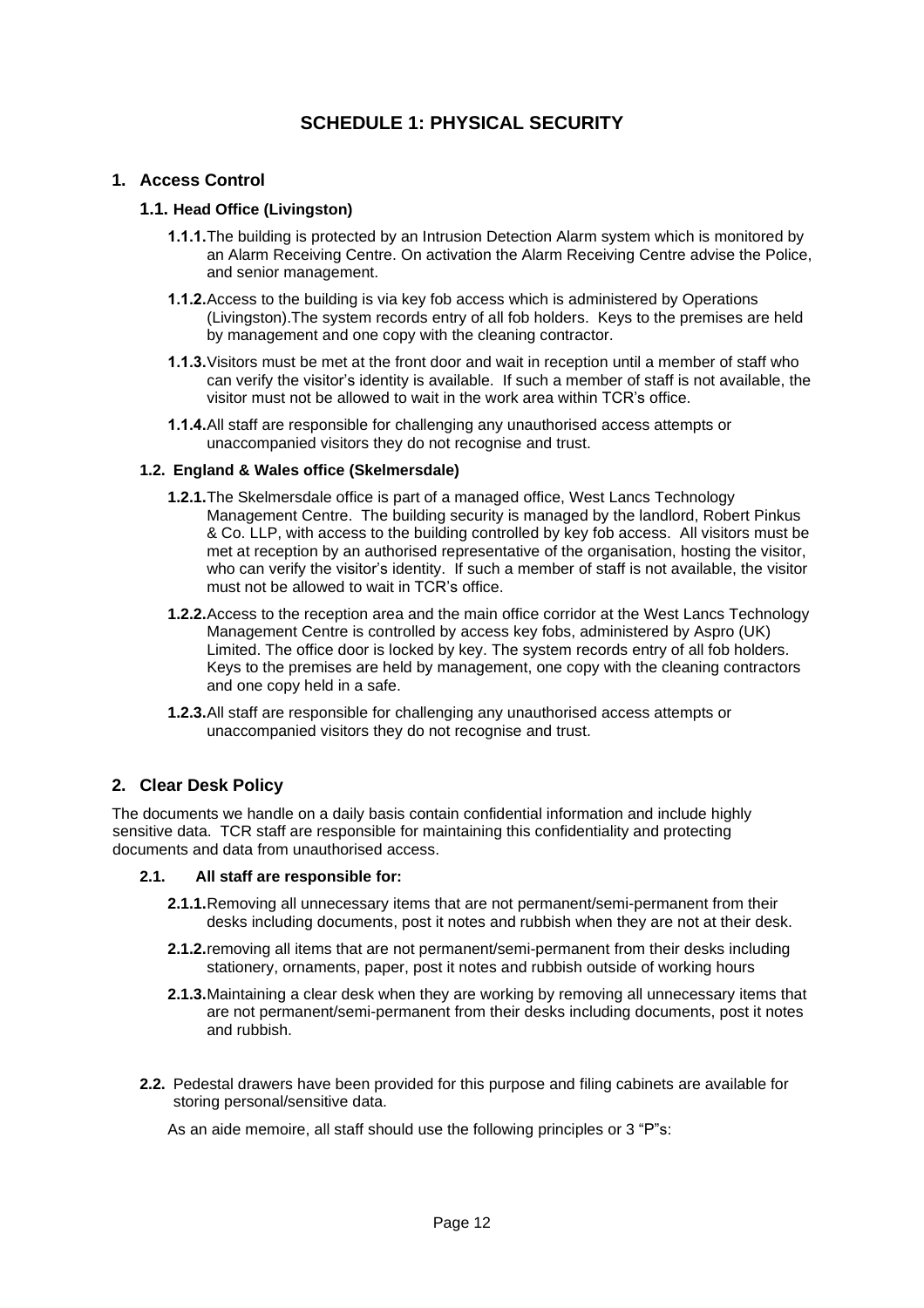- **2.2.1.PLAN –**Start each day with a few minutes of planning so you can organise the documents you need for immediate work. Be mindful to use electronic documents rather than paper documents and consider whether you really do need to print a document.
- **2.2.2.PROTECT –** When you leave your desk to attend meetings or take a break, remember to lock your computer screen and also remove/store any items as described above.
- **2.2.3.PICK UP –** At the end of each day, don't leave documents on or around your desk. It is essential to shred, file or lock up your documents and clear your desk as described above.

# <span id="page-12-0"></span>**3. Document Storage and Destruction**

TCR has a clear desk policy and all paper, containing personal data, in our office should be stored, when not being used, in a securely locked drawer until its purpose is served. Afterwards documents containing personal data should be destroyed. All members of staff are responsible for placing their own paper, containing personal data, in the secure receptacles. The shredding is handled by a secure commercial shredding company.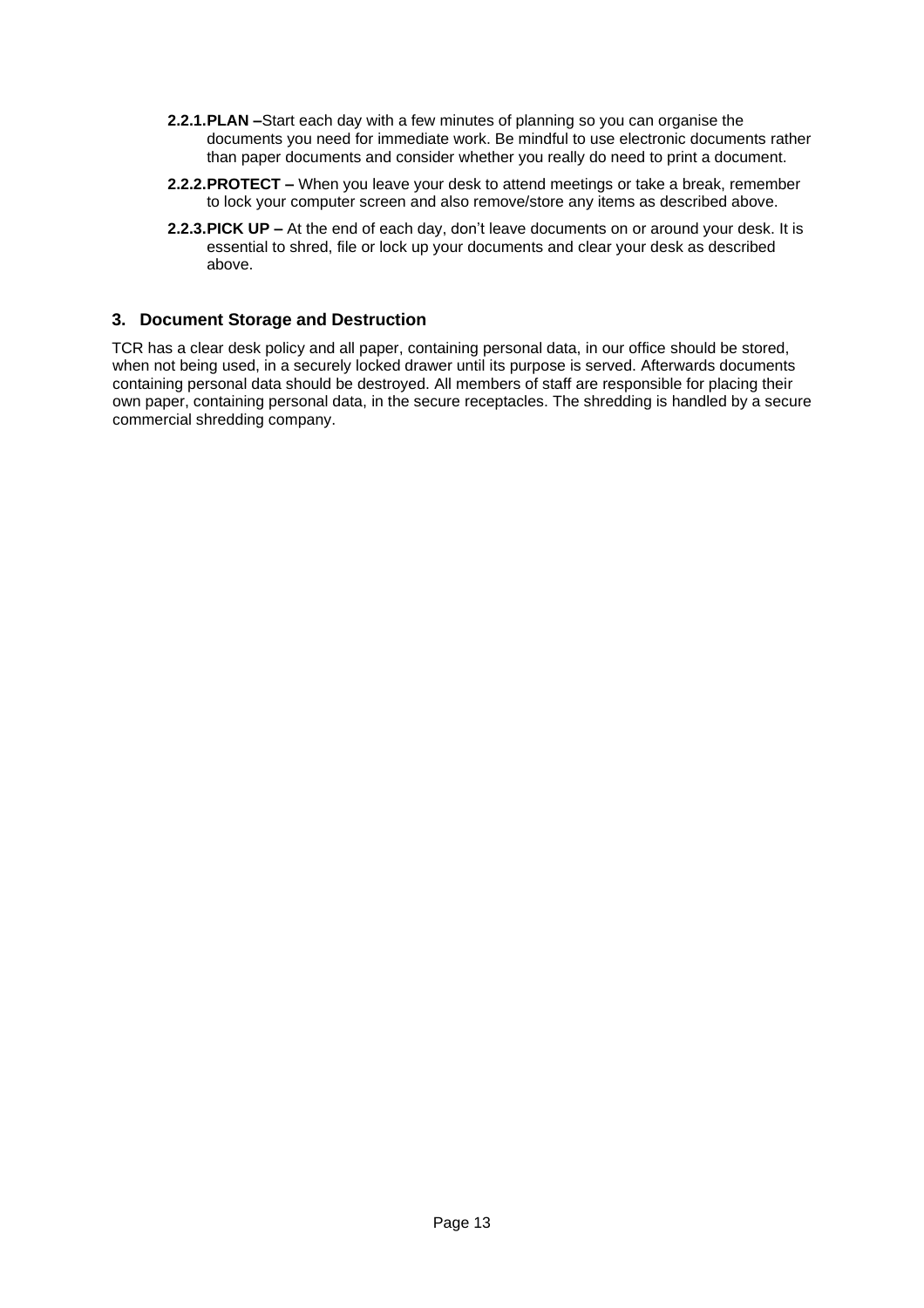# **SCHEDULE 2: INFORMATION SECURITY**

# <span id="page-13-2"></span><span id="page-13-1"></span><span id="page-13-0"></span>**1. IT security & compliance policy**

## **1.1. Definition**

The purpose of this section is to document the IT security controls for ensuring the integrity, confidentiality, availability and accountability of relevant IT applications and infrastructure. It is our aim to ensure that good industry practice is adopted and followed in relation to IT Security & Compliance.

Our Organisation is designed to deliver high quality customer service to our clients whilst ensuring this is delivered efficiently and effectively with clear accountabilities established for customer service and process effectiveness.

We source our IT from high quality, industry aware vendors who are contracted to deliver secure, available and performing systems. We operate our client systems in line with the client policies and standards.

## <span id="page-13-3"></span>**1.2. Roles & Responsibilities**

Information security is represented within The Cashroom at a senior level and the Security Management Framework is approved by senior management.

The Operations Director has been appointed as Security Manager. The Security Manager is knowledgeable on security matters and works in conjunction with our IT supplier such that they are able to respond to any client queries and ensure compliance with information security obligations under this agreement. In relation to services provided, the Security Manager acts as a single point of contact for security related matters.

## <span id="page-13-4"></span>**1.3. Compliance**

- 1.3.1. We review and document our compliance with this policy by conducting audits of each of the business areas.
- 1.3.2. The Cashroom has Cyber Essentials Plus accreditation and we undertake an annual risk assessment.
- 1.3.3. All staff complete regular security awareness training exercises covering the following:
	- 1.3.3.1. Nature of client data and confidential information they have access to
	- 1.3.3.2. Responsibilities in handling client data and confidential information including non-disclosure obligations
	- 1.3.3.3. Requirements for proper handling of client data and confidential information in physical form including transmission, storage and destruction
	- 1.3.3.4. Proper methods for protecting data on client systems, including the use of a password policy
	- 1.3.3.5. Other computer security concerns
	- 1.3.3.6. Workplace security including building access, reporting of incidents and similar issues
	- 1.3.3.7. Consequences of failure to protect information including potential loss of employment, damage to individuals whose private records are divulged and possible civil, financial and criminal penalties.

## <span id="page-13-5"></span>**1.4. Communication**

Policies and procedures are communicated to all staff on commencement of their employment with the company, following any changes/updates made and periodically as reminders throughout the term of their employment. Appropriate acknowledgement records are maintained. Relevant IT service providers and sub-contractors will also be provided with the IT security & compliance policy. Procedures and acceptance records will also be maintained.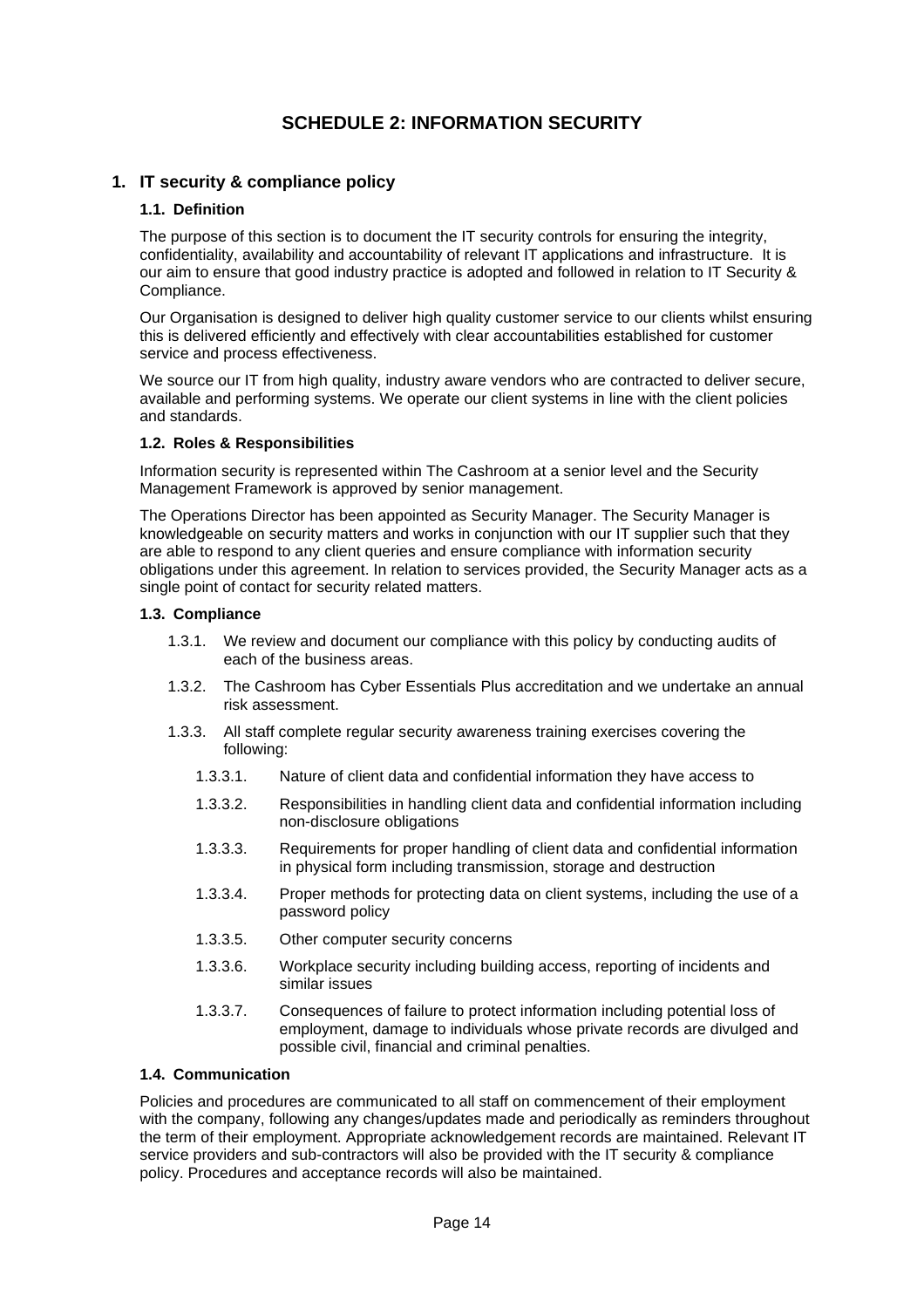# <span id="page-14-0"></span>**1.5. Security Incident Management**

If an actual or suspected material security incident has resulted in unauthorised access to, or disclosure of, confidential information, client bank systems or client practice management systems used by The Cashroom personnel then the Data Protection Administrator should be informed. The Cashroom shall make all reasonable efforts to immediately notify clients of such actual or potential security incident, but in any event such notification shall occur within 24 working hours of The Cashroom becoming aware of such Security Incident.

The notification provided shall include at least the following details:

- 1.5.1 The date of the Security Incident
- 1.5.2 A summary of all known relevant facts in relation to the Security Incident

#### <span id="page-14-1"></span>**1.6. Cyber Security Assessment**

Every year, we complete a cyber security assessment, in line with the governments guidelines on Cyber security, by an independent third party with expertise in this area. Accreditation is displayed in our offices, on our website and via email signatures, but we will advise clients of the full outcome of that assessment upon request. Should our clients wish, they can, at their own expense, instruct a security assessment of our systems on giving 20 days' written notice. The frequency, scope and methods used to conduct the security assessment shall be communicated to the TCR Data Protection Administrator, via [dataprotection@thecashroom.co.uk](mailto:dataprotection@thecashroom.co.uk) for appropriate action, 15 business days prior to commencement of the security assessment.

The Client shall use their reasonable endeavours to ensure that any Client instructed Security Assessment is performed in such a way as to cause as little disruption as reasonably possible to The Cashroom's business. The Cashroom shall provide all assistance reasonably requested by the Client or its Agents in relation to the Security Assessment.

#### <span id="page-14-2"></span>**1.7. Asset Management**

TCR will ensure that a complete and accurate inventory of hardware and software managed by The Cashroom as part of their business (e.g. unique identifiers, version numbers and physical locations) is recorded and kept up to date, and that all Third Party software licensing requirements are met.

The asset owner must notify Operations of the end of the asset lifecycle so that they can arrange for the asset to be disposed of in a safe and secure fashion.

#### **1.8. Wireless Access**

<span id="page-14-3"></span>Access to The Cashroom's systems is subject to authorisation, authentication and encryption protocols consistent with good industry practice and shall only be permitted from locations approved by the Cashroom.

#### **1.9. Malware**

<span id="page-14-4"></span>The Cashroom has established and maintains up-to-date protection against malicious code throughout The Cashroom's business through the use of firewalls and up to date patching.

The Cashroom protects against transferring malicious code to Client systems, Client customers and other Third Parties using Client systems using at least the current industry standard methods.

#### **1.10. Firewalls**

<span id="page-14-5"></span>All traffic networks accessing The Cashroom's network are routed through a firewall. These firewalls ensure secure connections between internal and external systems and are configured so as to only allow the required traffic to pass through.

## **1.11. Emergency Fixes/Updates/Patches**

<span id="page-14-6"></span>TCR ensures that emergency fixes are approved and implemented when made available, unless this introduces greater business risks. In these cases, TCR will identify how it needs to manage these risks and will schedule the implementation of the fix accordingly.

<span id="page-14-7"></span>All changes must be undertaken in accordance with TCR's change management process.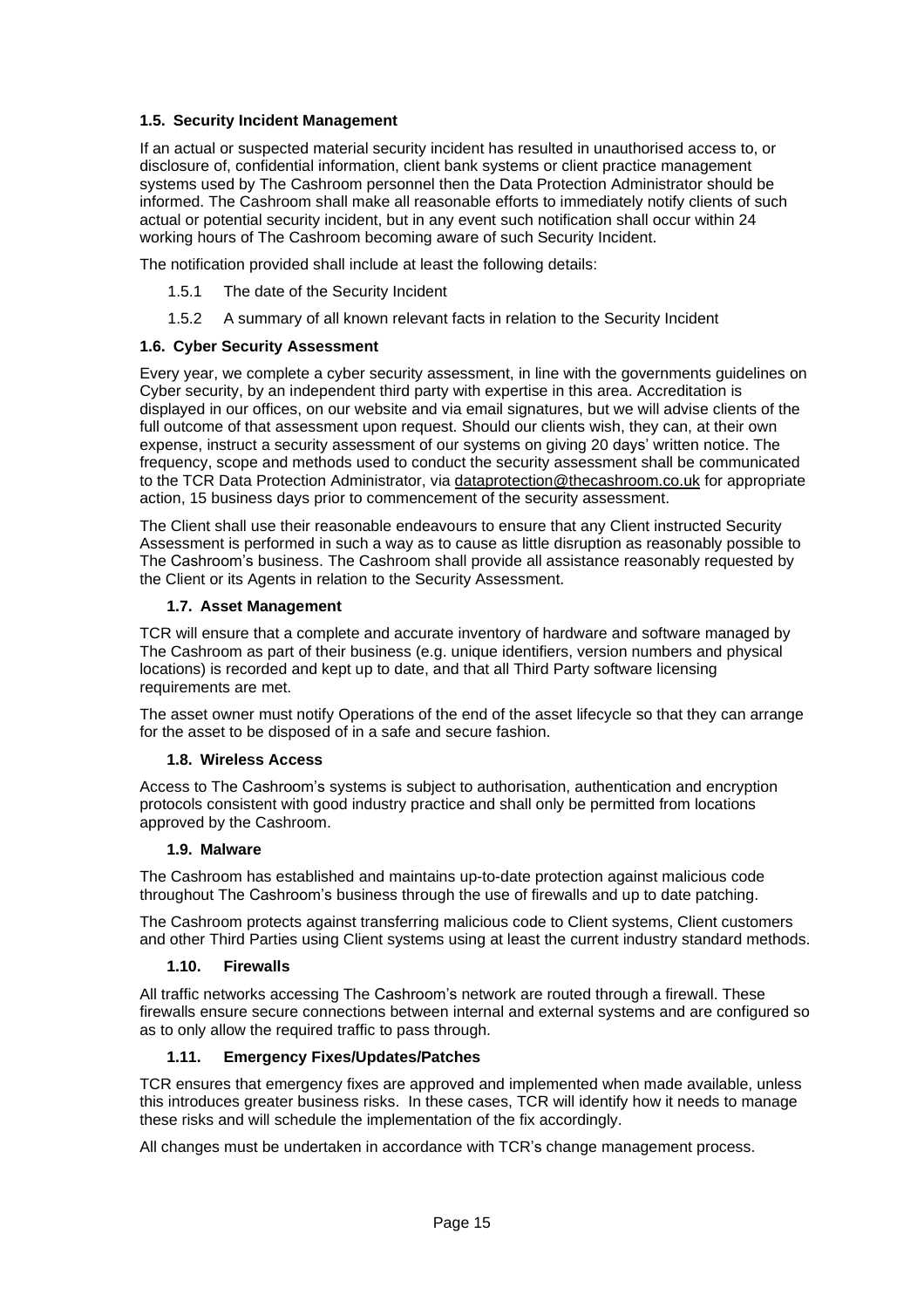# **1.12. System Design**

We identify and implement controls consistent with good industry practice for all TCR systems and networks to protect the confidentiality, integrity and availability of the systems.

## **1.13. Host and Network Device Configuration**

<span id="page-15-0"></span>TCR ensures that host systems and network devices combining to form TCR's systems are configured to function in accordance with good industry practice, applicable specifications and functionality requirements, and to prevent unauthorised or incorrect updates being applied to such systems and network devices.

## **1.14. Time Synchronisation**

<span id="page-15-1"></span>Key systems and devices comprising TCR's systems have the correct and consistent time. This is done through synchronisation with a public time server which covers all internal and external PC's once connected to the secure TCR domain.

# **1.15. Workstation Configuration and Remote Working**

<span id="page-15-2"></span>TCR ensures that, in accordance with good industry practice, workstations connected to the applications and systems forming part of TCR's network and all personal computers used by TCR personnel working in remote locations, shall be configured securely to prevent unauthorised access or changes to data, and protected by physical controls.

## **1.16. Remote Access and Maintenance**

<span id="page-15-3"></span>Systems security restricts remote access to TCR's systems to authorised individuals only, confined to individual sessions

## **1.17. Resilience**

<span id="page-15-4"></span>We ensure that all elements of the Cashroom's systems are run on robust, reliable hardware and software located at a tier one data centre facility.

## **1.18. Intrusion Detection**

<span id="page-15-5"></span>In accordance with good industry practice, TCR deploys intrusion detection tools in our systems to identify and respond to suspected or actual attacks.

## **1.19. Network Design**

<span id="page-15-6"></span>TCR's network is designed and implemented to cope with current and predicted levels of traffic and shall be protected using all available in-built security controls

## **1.20. Network Documentation**

<span id="page-15-7"></span>TCR's network for the provision of client services is supported by accurate, up-to-date diagrams that include all system components and interfaces to other systems, and is supported by documented control requirements and procedures. These procedures are held by our IT provider.

# <span id="page-15-9"></span><span id="page-15-8"></span>**2. Email policy**

## **2.1. Scope**

This policy applies to the use of Cashroom email accounts (@thecashroom.co.uk) for business and personal use on Cashroom and non-Cashroom premises including from home and via portable media.

Personal email accounts should not be used to access TCR business applications or platforms.

#### **2.2. Compliance**

<span id="page-15-10"></span>All staff are expected to comply with this policy.

<span id="page-15-11"></span>Any breaches of this policy may result in a member of staff's employment or association with the Cashroom being terminated. It may also result in disciplinary, civil or criminal proceedings.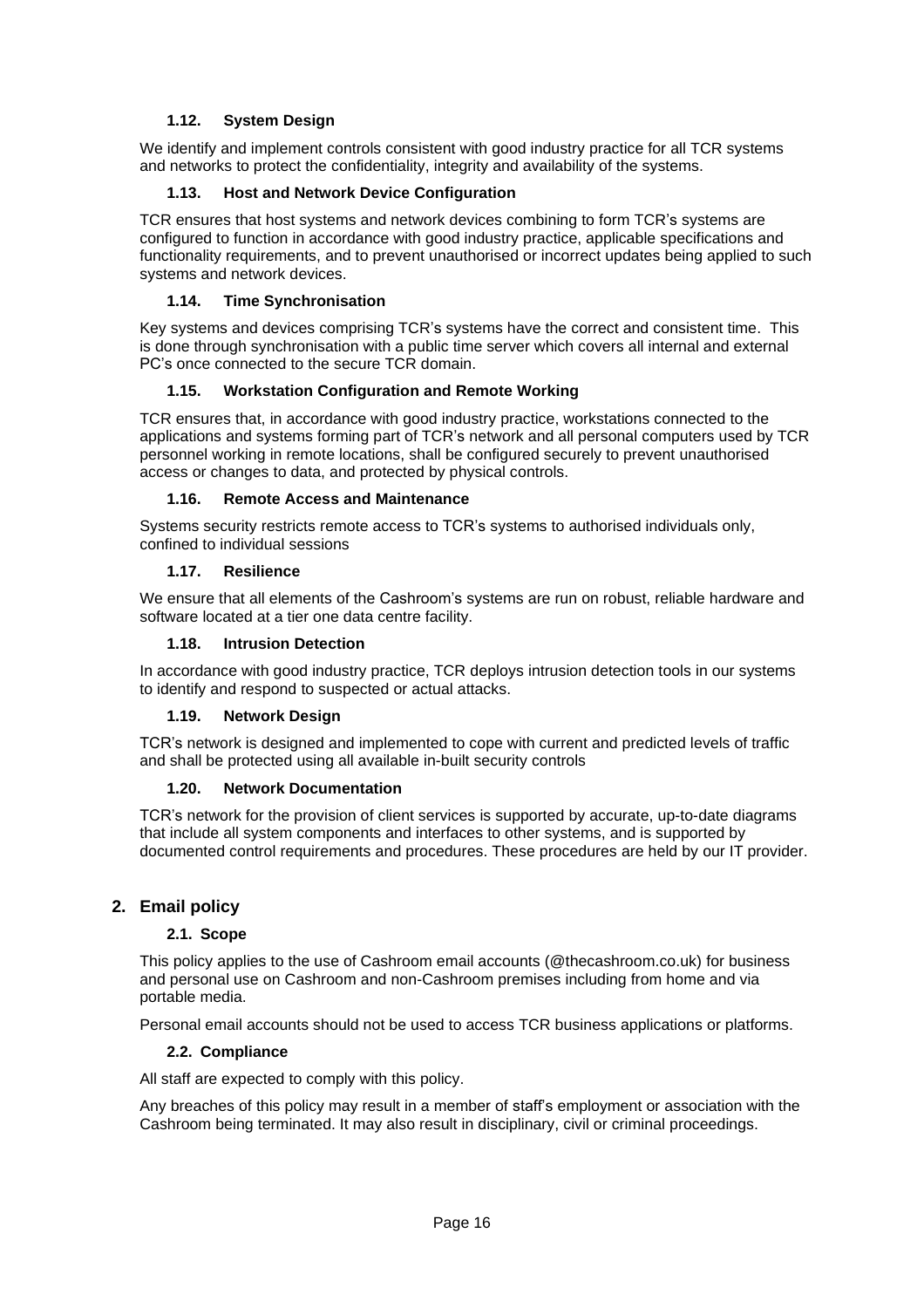# **2.3. Responsibility**

All managers and Team Leaders are responsible for ensuring that the staff they manage are aware of this Email policy and their individual responsibility for complying with it. They should ensure their staff are equipped to fulfil those responsibilities; this will include covering it at their induction and by identifying and meeting specific and generic training needs through personal development plans.

#### **2.4. Legal Requirements**

<span id="page-16-0"></span>The use of email must comply with the law such as the General Data Protection Regulation (GDPR) (EU) 2016/679 and the associated TCR policies and procedures.

Users must not use email for any purpose that conflicts with their contract of employment.

Users must not agree to terms or enter into contractual commitments or make representations by email without having obtained the proper approval. (A typed name at the end of an email is just as much a signature as if it had been signed personally.)

Email messages have the same legal status as other written documents and must be disclosed in legal proceedings if relevant to the issues.

The content of any emails may be dis-closable under the General Data Protection Regulation (GDPR) (EU) 2016/679 and Freedom of Information Act 2000.

<span id="page-16-1"></span>Improper statements may result in the Cashroom and/or user being liable under law.

#### **2.5. Security**

All passwords and log in details for email systems must be kept confidential. Sharing passwords or log in details will be considered misconduct.

Email attachments that contain personal data must adhere to the "Sending Information to Clients Policy".

Any computer that is used for work purposes must be installed with up to date, approved antivirus software.

Portable devices, including mobile and smart phones, used to store emails must be password protected.

#### **2.6. Personal use**

<span id="page-16-2"></span>Reasonable use of personal emails is allowed within The Cashroom, these emails should be stored in a folder marked personal.

If it is necessary to use email for personal communications they must be brief, must not contain attachments, must be carried out in the user's own time, must not detract from the user's work duties and must not disrupt the work of others.

#### <span id="page-16-3"></span>**2.7. Users must not:**

- 2.7.1. Create, hold, send or forward emails that have obscene, pornographic, sexually or racially offensive, defamatory, harassing or otherwise illegal content. (If you receive such a message you should report it to [IT@thecashroom.co.uk](mailto:IT@thecashroom.co.uk) immediately.)
- 2.7.2. Create, hold, send or forward emails that contain statements that are untrue, inaccurate, misleading or offensive about any person or organisation.
- 2.7.3. Access and use another user's email account
- 2.7.4. Send or forward chain letters or other similar non-work related correspondence.
- 2.7.5. Use email for political lobbying.
- 2.7.6. Knowingly introduce to the system, or send, an email or attachment, containing malicious software (e.g. viruses).
- 2.7.7. Forge or attempt to forge email messages.
- 2.7.8. Use instant messaging services (e.g. Microsoft Messenger).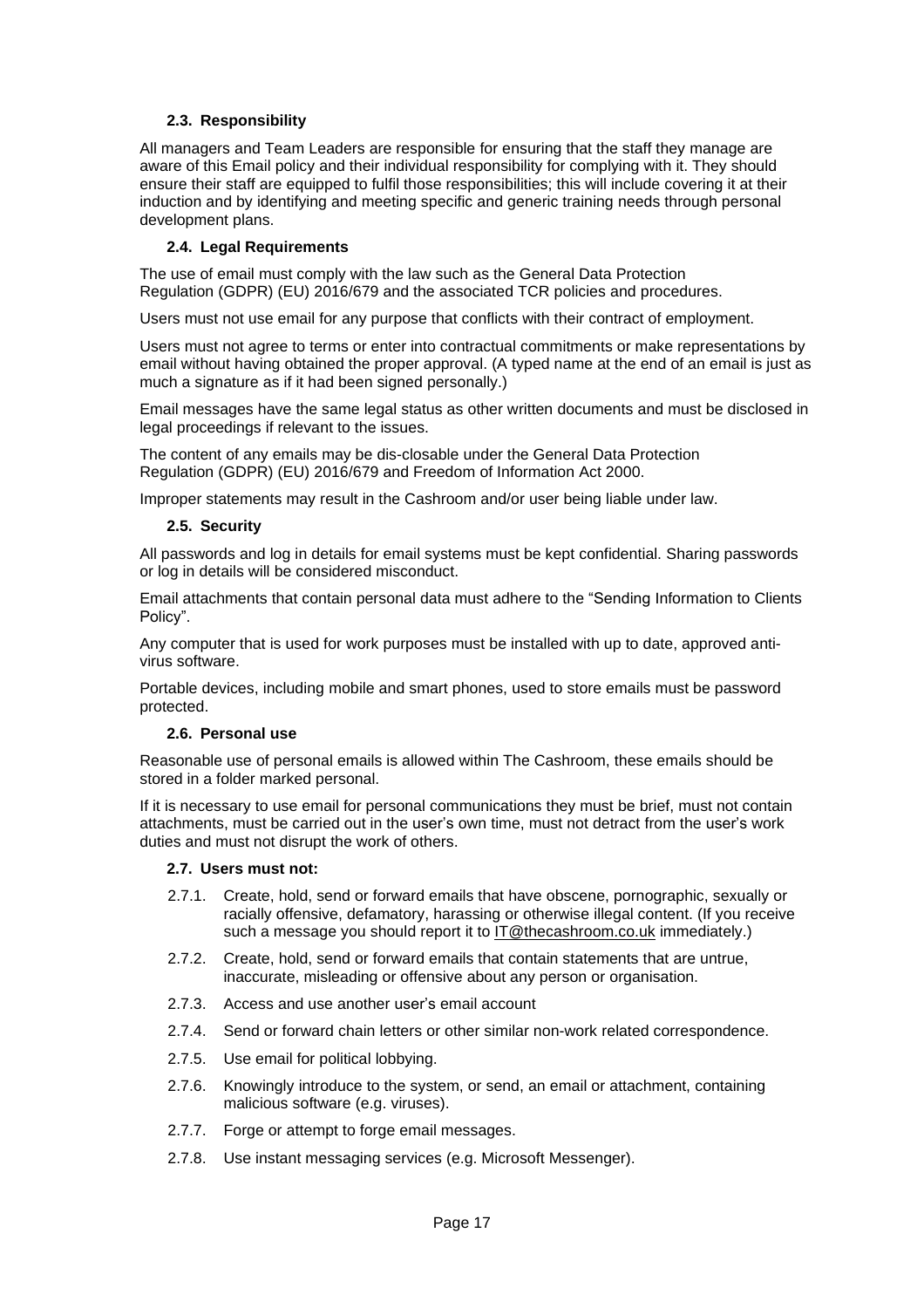# <span id="page-17-0"></span>**2.8. Monitoring**

The use of email is not private. The content of email is not routinely monitored but the Cashroom reserves the right to access, read, print or delete emails at any time.

No one has a right of access to an email account. The inappropriate use or abuse of email may result in access being withdrawn or amended.

#### **2.9. Liability**

<span id="page-17-1"></span>The Cashroom will not be liable for any financial or material loss to an individual when using email for personal use or when using personal equipment to access work email.

E-mail correspondence shouldn't embarrass the company or make the company liable for any fines.

#### **2.10. Reporting incidents**

<span id="page-17-2"></span>Users must report incidents of unacceptable use of email to their line manager. The line manager must then report this to the Operations Director.

## <span id="page-17-3"></span>**3. Email deletion policy**

The Law Society of England and Wales and the Law Society of Scotland require us to keep financial data for 6 full financial years and the current year for audit purposes.

We will apply a 7-year email deletion policy across all mailboxes to comply with these regulations. Any information that has entered the business in email form and is required to be kept for a longer time period, for any reason, will need to be saved in the file structure (Q: Drive).

## <span id="page-17-4"></span>**4. Internet usage policy**

TCR has a strict policy against unauthorised or inappropriate use of internet services or content. It is to be remembered that information found on the internet cannot always be trusted, and therefore may only be used for business purposes after its authenticity and correctness has been verified. Staff must remain vigilant of potential scams and other fraudulent activity in line with the company's "Social Engineering Policy". Internet access may be monitored for network management and security reasons.

Web browsing is a common method of attack for criminals to try to infect computer systems with malicious code or fool employees into revealing sensitive information. When using company devices, users may only access the internet via the company network where suitable firewall protection is deployed. Users shall not seek to bypass the company's firewall controls via mobile tethering, modems, Wi-Fi or other such direct access unless otherwise instructed or authorised by senior management and in line with the "Public Wi-Fi Policy".

Company devices are only used for internet access if they have the following installed:

- Vendor supported Operating Systems that are patched up-to-date
- Up-to-date malware protection software paired with the latest virus definition files that are configured for on-access scanning of all files including those being downloaded from the internet
- Correctly configured personal firewalls set to block unsolicited inbound traffic. The company reserves the right to block access by individuals and/or groups to chosen internet web pages where it deems necessary. If access is required to such sites for work-related activity, then a written request shall be submitted to Operations with the relevant senior management authorisation. Under no circumstances must the user seek to circumvent the company's controls and browse unauthorised web pages when using company equipment and/or company networks. Users of company-owned laptops and mobile devices may only connect to the internet after they have been instructed by a member of Operations and after authorisation from senior management in line with the "Mobile and Remote Working Policy". Users of such equipment are responsible for responding to any system alerts and applying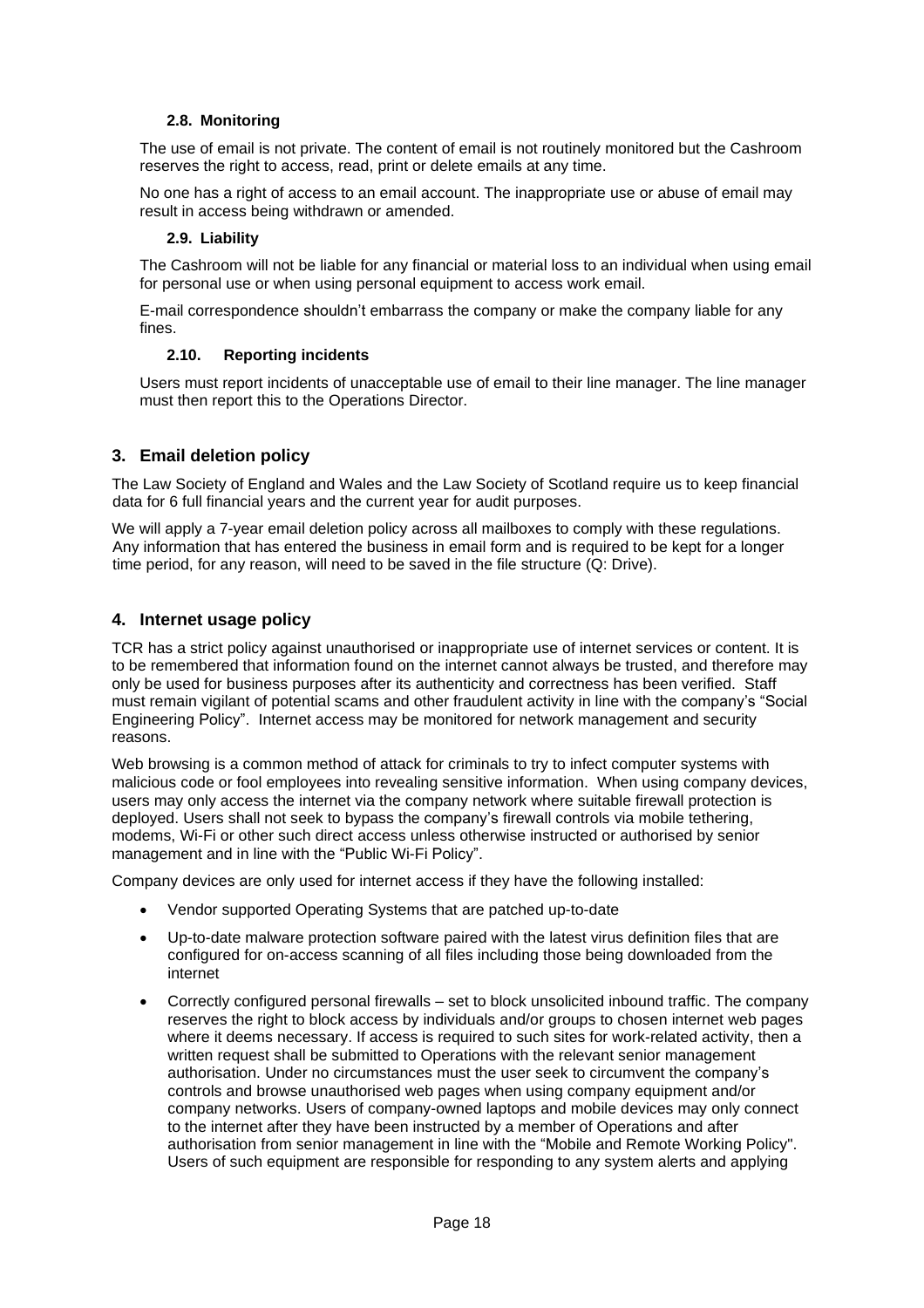updates where necessary - or informing TCR IT Support to help rectify the issue before continuing to use the system(s).

Users who are authorised to connect to the internet from remote locations – and therefore not protected by the company's firewalls – shall only visit websites that relate to work activity. Users should be extra vigilant and check that the web address/URL is as expected and the address starts with https, where appropriate.

Employees that post messages on social networks, forums, etc., where The Cashroom is referenced, must unambiguously state that their messages do not represent the organisation's viewpoint.

Users must advise Operations when there is no longer a need to have a business online account, to ensure that it is removed.

#### **4.1. Unacceptable use or behaviour**

<span id="page-18-0"></span>Whilst using company equipment, the user shall not:

- 4.1.1.Visit internet sites that contain illegal, obscene, hateful or other information commonly thought of as being objectionable and offensive;
- 4.1.2.Use company user IDs or email addresses when signing up to non-work related portals;
- 4.1.3.Use the same password on more than one web portal and/or online service. The company's password management tool can be used to generate complex and unique passwords, which combine letters, numbers and symbols;
- 4.1.4.Create business accounts on web portals without authorisation from Operations;
- 4.1.5.Upload company information to web portals without authorisation;
- 4.1.6.Upload any information to websites that may bring the company into disrepute;
- 4.1.7.Download, run or otherwise accept any software from the internet unless part of an authorised procedure;
- 4.1.8.Seek to bypass or change the installed anti-malware protection software or any other security mechanism including personal firewall settings;
- 4.1.9.Browse the internet whilst logged into the computer as an administrator of the device;
- 4.1.10. Place the company's details, web or email details on any site without prior authorisation as this could potentially bring the company's reputation into disrepute.

As website traffic may be monitored for breach of policy, users must alert their line manager should they:

- Inadvertently visit a suspicious website that they suspect contains malware and/or other harmful elements;
- Inadvertently visit a site that that contains illegal, obscene, hateful or other information commonly thought of as being objectionable and offensive.

The line manager should then inform TCR IT support and [IT@thecashroom.co.uk](mailto:IT@thecashroom.co.uk) so that any remedial actions can be taken.

# <span id="page-18-1"></span>**5. Password Management and encryption policy**

## **5.1. Background**

<span id="page-18-3"></span><span id="page-18-2"></span>This policy governs the appropriate use of cryptographic controls (encryption methods) to protect sensitive information against accidental or malicious disclosure. The company protects its sensitive information, that of its third parties, customers and stakeholders, by use of cryptographic controls wherever there is a legal, regulatory or contractual obligation to do so, or when the disclosure of such information could cause damage to the cash flow or reputation of the company.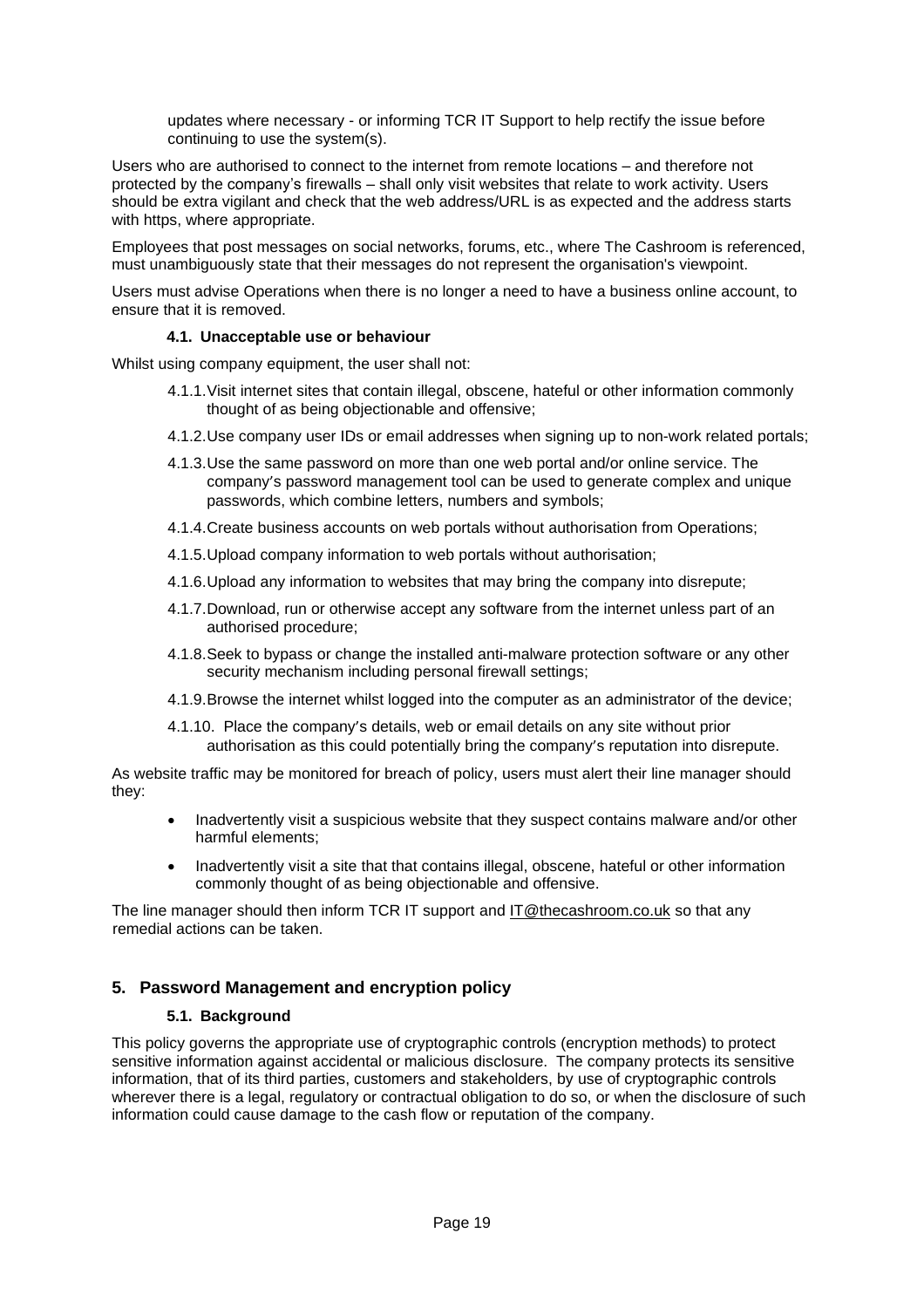#### **5.2. Key controls**

- 5.2.1.User passwords are managed using an online Password Manager, providing the ability to generate and retrieve complex passwords stored on an encrypted database.
- 5.2.2.User terminal access policies force users to change their passwords periodically and require them to achieve a minimum level of password complexity
- 5.2.3.Disks are encrypted using AES 256 technology.
- 5.2.4.Connectivity between TCR offices and TCR's hosting provider is protected using VPN technology
- 5.2.5.File transmissions use password protection features within Microsoft Office or Adobe Acrobat, for example, with passwords provided separately
- 5.2.6.From the portal, all access from the users is across TLS 1.0, 1.1, 1.2 (https), we have a A+ rating on

[https://www.ssllabs.com/ssltest/analyze.html?d=www.thecashroomportal.co.uk&hideRe](https://www.ssllabs.com/ssltest/analyze.html?d=www.thecashroomportal.co.uk&hideResults=on) [sults=on](https://www.ssllabs.com/ssltest/analyze.html?d=www.thecashroomportal.co.uk&hideResults=on)

5.2.7.Always ensure that any device is not set up to automatically remember login details and passwords. The option to remember login information on web browsers must not be used.

# <span id="page-19-0"></span>**6. Backup policy**

This policy is designed to protect the company's data and ensure that it can be recovered in the event of equipment failure, intentional/accidental deletion or destruction due to fire, flood or any other such disaster. It is not the intention of this policy to ensure quick recovery of ad-hoc files that may have been deleted in error or have been updated incorrectly by the user. The restoring of such files may only be considered if they are required to fulfil a legal, contractual or regulatory obligation or a pressing business need.

Should computer systems become infected with malicious code (such as ransomware that encrypts data and requires payment to the criminal in order for the data to be unlocked) or a severe incident such as fire or flood, then restoring from a successful backup is the only way that the company could continue to do business.

#### <span id="page-19-1"></span>**6.1. Domain Controller/File Server**

6.1.1.File level backup

Blowfish Technology Backup is backing up nightly the following folders on the file server:

Accounts, Q:Drive, Payroll, PortalShare, Scans

6.1.2.VM Level Backup

A Virtual Machine level image backup is taken monthly

## <span id="page-19-2"></span>**6.2. Terminal Server**

6.2.1.File level backup

Blowfish Technology Backup is backing up nightly the following folders on the TS server:

Accounts, SageBackups, Users

6.2.2.VM Level Backup

A Virtual Machine level image backup is taken nightly

## <span id="page-19-3"></span>**6.3. Leo SQL Server**

6.3.1.VM Level Backup

<span id="page-19-4"></span>A Virtual Machine level image backup is taken nightly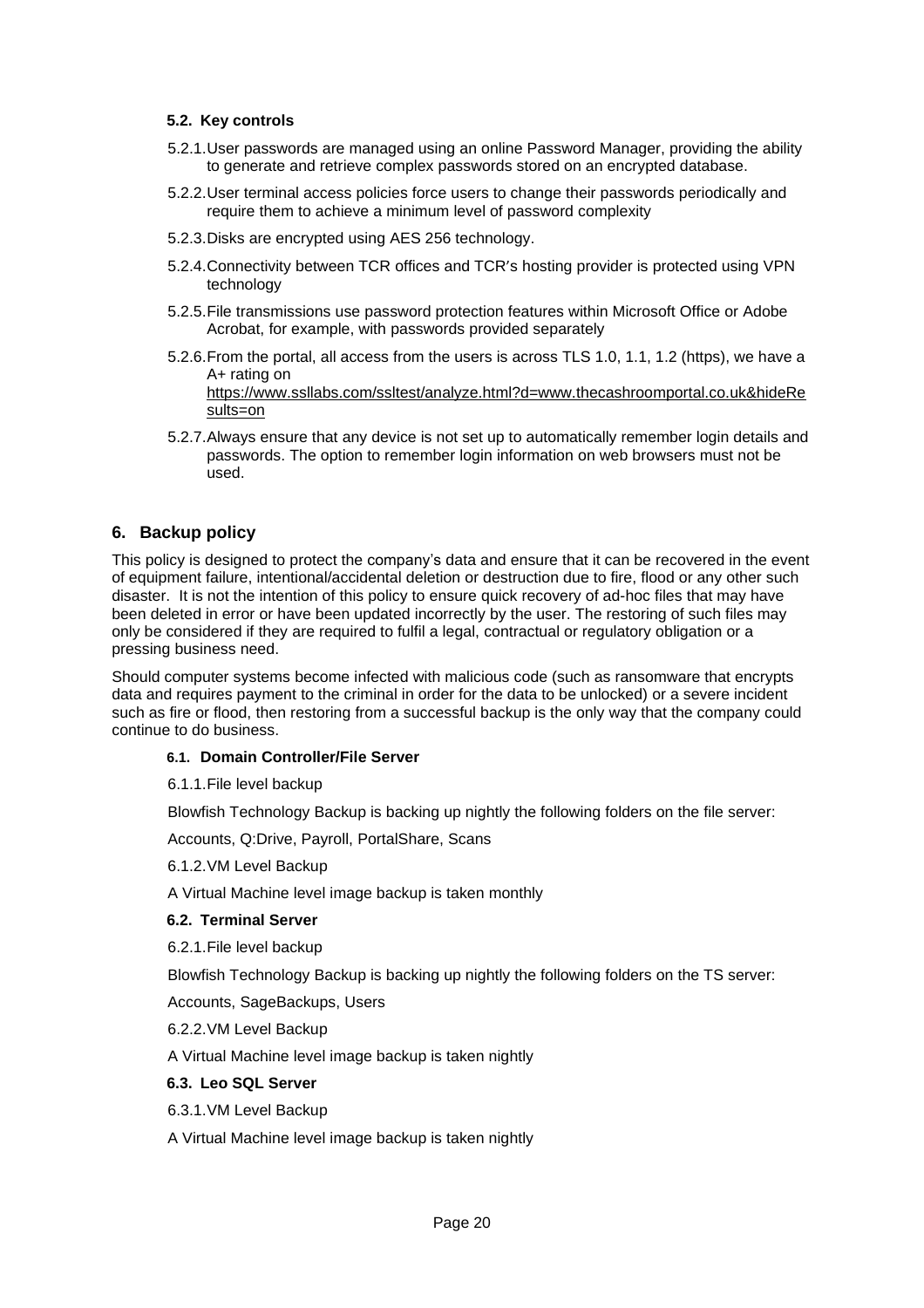## **6.4. Portal Virtual Machines**

6.4.1.VM Level Backup

A Virtual Machine level image backup is taken nightly

#### <span id="page-20-0"></span>**6.5. Portal databases**

There are a number of databases held across 2 systems, MySql and MongoDB.

A script which runs nightly on the database servers and "dumps" the database to a file on the server, this file is then compressed and encrypted using a GPG Encryption tool.

This compressed and encrypted file is then uploaded to an S3 bucket on Amazon, which is to an account which TCR owns.

# <span id="page-20-1"></span>**6.6. Cloud Services**

Staff are only allowed to open accounts on Dropbox, OneDrive, Google Drive and other such cloud services with the express permission of the Operations department.

Though these services offer the ability to store files off-site for safe keeping, it may be possible that the company is breaking contractual or regulatory obligations by storing information on these platforms.

#### <span id="page-20-2"></span>**6.7. Workstations, laptops, tablets and mobile devices**

Information stored on the internal drives of company owned workstations and laptops are not backed up by default.

Workstation users must save all work to the central server (Q drive) unless authorised to save locally.

Laptop users, whilst in the office, shall save all files to the Q drive. Any work done off-site shall be moved (not copied) to the Q drive once back in the office.

# <span id="page-20-4"></span><span id="page-20-3"></span>**7. Mobile and remote working policy**

# **7.1. Background**

When staff are required to work from remote locations, they shall ensure that sensitive data is not put at risk. The purpose of this policy is to inform staff about their own and the company's responsibilities regarding remote working and the use of mobile computer equipment or data storage devices outside company premises. Wherever staff are working, they must adhere to the same level of data protection as would be expected on company premises.

Mobile computer equipment is defined as: any device that can store and process information electronically. This includes laptop computers as well as smaller handheld devices such as smart phones, USB devices and memory cards.

- 7.1.1.If computer equipment is removed from the company's premises for any length of time, it must be stored securely.
- 7.1.2.Such equipment should never be left unattended in a staff member's car, on public transport or in the vicinity of anything related to commuting.
- 7.1.3.Non-members of staff or unauthorised persons must not be given the use of companyowned computer equipment or storage devices.
- 7.1.4.Always ensure that any device used in remote or home working is not set up to automatically remember login details and passwords. The option to remember login information on web browsers must not be used.
- 7.1.5.If using home computers, do so in line with the company's "Bring Your Own Device Policy".
- 7.1.6.Log out of systems if computers are left unattended (computers must be protected by passwords in line with the company's "Password Policy").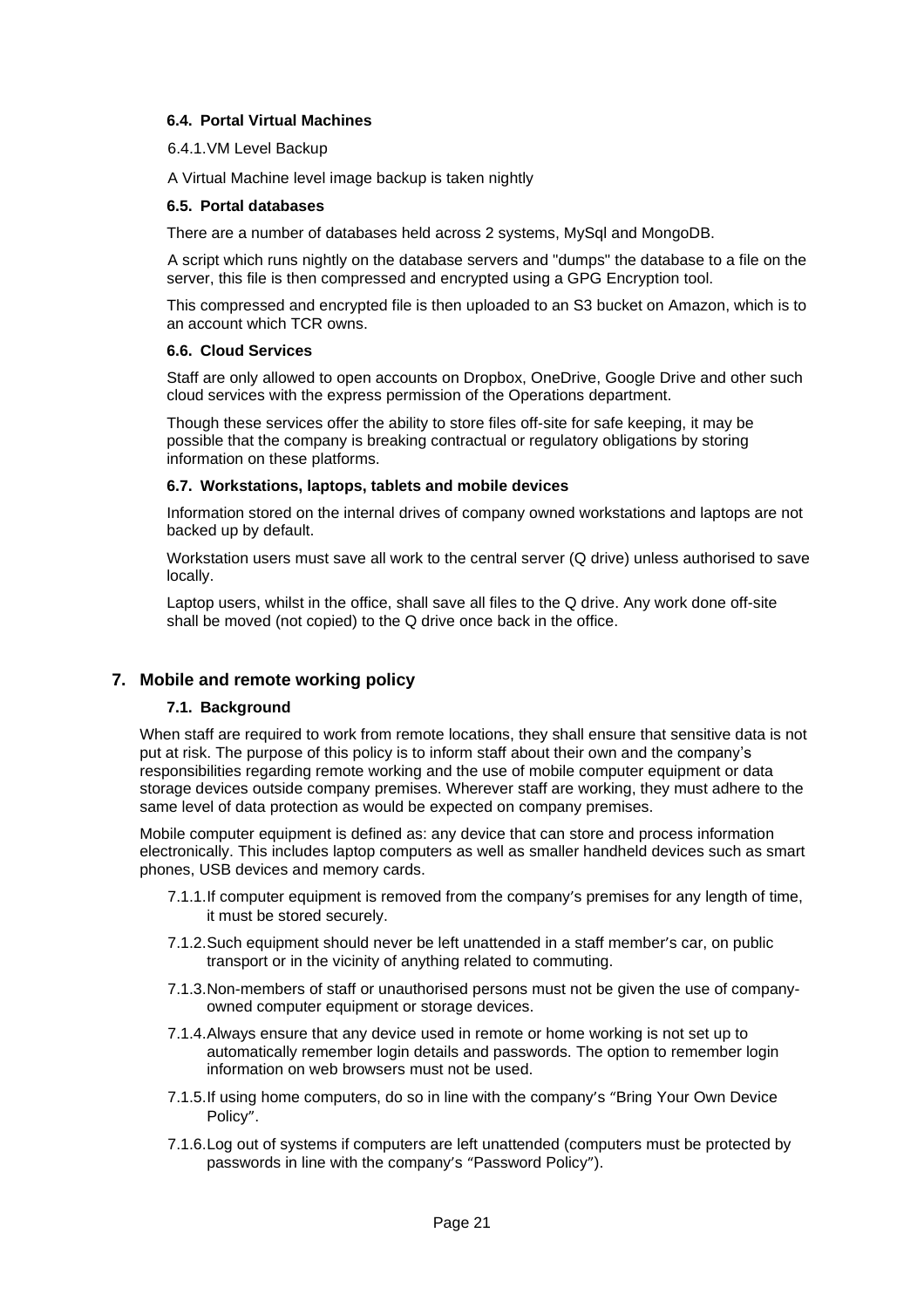- 7.1.7.Staff making use of any third party equipment to access sensitive data must do so in accordance with the company's "Public Wi-Fi Policy".
- 7.1.8.Any company-owned computer equipment must be used in line with the company's "BYOD Policy".
- 7.1.9.If using home PCs and personal mobile devices, with express permission from the Operations team, they must be regularly backed up in line with the company's "Backup Policy". Staff must make regular audits of what is stored on these devices.

When discussing business in-person or on the phone, ensure that no sensitive information can be heard or seen by a third party.

- 7.1.10. Paper documents containing sensitive data must be securely locked away when not in use. Any such documents that are disposed of must be destroyed in line with the company's "Disposal and Destruction Policy".
- 7.1.11. Rules on the use of personally owned devices for remote working or data storage are set out in the company's "Bring Your Own Device Policy".
- 7.1.12. Staff making use of any third party equipment to access sensitive data must do so in accordance with the company's "Public Wi-Fi Policy".

#### <span id="page-21-0"></span>**7.2. Ongoing Commitments**

At all times, staff must take measures to secure sensitive data while working outside the business premises. This requires that staff:

- 7.2.1.Log out of systems if computers are left unattended (computers must be protected by passwords in line with the company's "Password Policy").
- 7.2.2.Ensure sensitive information is not on view to people nearby. For example, this could include notes stuck to computer screens, minutes of meetings, financial reports and other items deemed sensitive by the company.
- 7.2.3.When printing sensitive documents, always ensure that documents are immediately collected from printers, fax machines or photocopiers.
- 7.2.4.In no circumstances must personal computers be used for remote or home working without the relevant authorisation in line with the company's "Bring your Own Device (BYOD) Policy".

## <span id="page-21-1"></span>**8. Public Wi-Fi policy**

#### <span id="page-21-2"></span>**8.1. Background**

The company encourages work-related internet and email use whilst not on company premises as long as the devices used to achieve this have been sanctioned by the company.

Using public Wi-Fi to conduct business, without the necessary safeguards, places our data at risk of theft.

Staff are encouraged to always choose the most secure connection - even if that means paying for access and then turning off the wireless network when it is not in use.

For Security reasons staff must:

- 8.1.1.Not follow prompts to update software whilst connected to a public network;
- 8.1.2.Never transmit any data that is deemed "Confidential" or "Restricted" unless a secured VPN tunnel has been established and the user has been trained in setting up such a connection;
- 8.1.3.Be wary that URLs in web browsers are actually pointing to the expected place in case a criminal has hijacked the Wireless Access Point and is forwarding traffic to their site;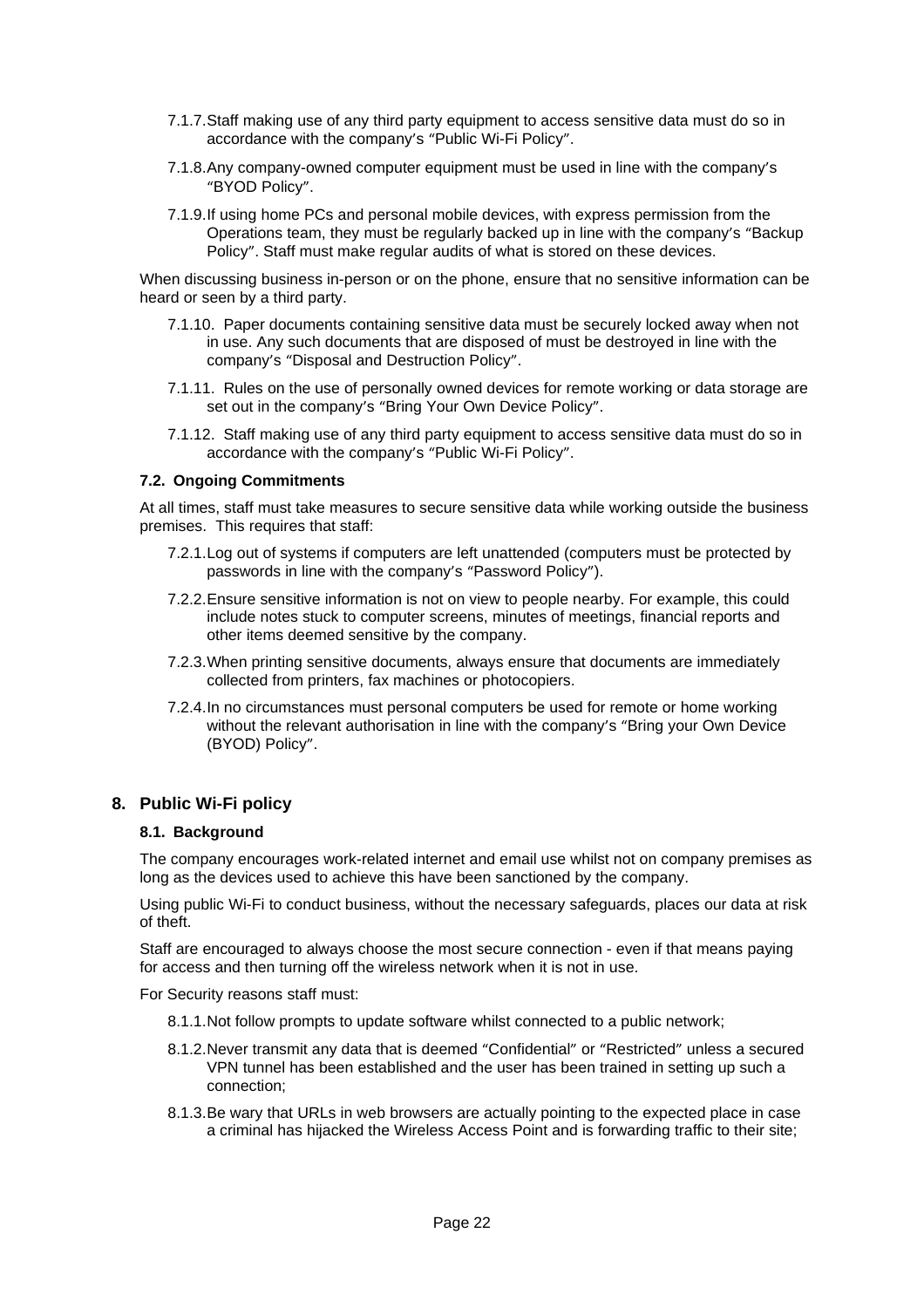- 8.1.4.Ensure the connection is encrypted wherever corporate data is transmitted (check that HTTPS:// appears in the URL bar/address bar of the browser) even if the data is not deemed confidential or restricted;
- 8.1.5.Ensure that no-one can see the information being typed if in a public space.

Devices used on public Wi-Fi that are not sanctioned by the company include home PCs or those computers found in internet cafes, hotels or libraries for example.

Though the company takes every effort to ensure that devices are adequately protected, it is the responsibility of the individual to ensure that, before connecting to the Wi-Fi network, the device has:

- 8.1.6.Up-to-date antivirus and antispyware software;
- 8.1.7.A firewall that is activated and configured to company requirements (i.e. the settings have not been changed) since the device was issued;
- 8.1.8.All software (including your web browser) is current with automatic updating;
- 8.1.9.File sharing is switched off.

# <span id="page-22-0"></span>**9. BYOD policy**

#### <span id="page-22-1"></span>**9.1. Background**

Though it is convenient to use personal devices such as smart phones, tablets and handheld or laptop computers for business purposes, there is no business reason for any member of staff to use their own device for business matters.

The company prefers the use of company owned/managed assets to connect to the business network, for storing as well as transmitting work-related material. This is because there is an increased security risk to our information systems when non-company equipment is used to process information or is connected to our network. Such risks include the loss or theft of the device leading to unauthorised access to emails and/or other services and the threat of malware.

If there is a compelling business need for individuals to use their own equipment for work-related matters, then a case shall be put forward to the line manager who will make a request to Operations to issue the required company-owned device. If there is still a need to use personal devices for work matters then this shall only be done in accordance with the policy outlined below.

Members of staff using their own devices for company use may only do so with the approval of senior management and must have agreed to this policy in writing.

## <span id="page-22-2"></span>**9.2. Security requirements**

BYOD users shall:

- 9.2.1.Use their best efforts to physically secure the device against loss, theft or unauthorised use;
- 9.2.2.Install approved anti-virus software;
- 9.2.3.Protect the device with a pin number or password;
- 9.2.4.Keep the operating system and applications current with security patches (within 7 days of release);
- 9.2.5.Only install software authorised by the company.
- 9.2.6.Not alter the security settings of the device without the company's consent;
- 9.2.7.Not download or transfer any company data to the device;
- 9.2.8.Not use the device as a mobile hot-spot without the company's consent;
- 9.2.9.Not copy company data to external devices (USB, CD/DVD drives) unless the user is authorised to do so and uses methods that are described in the "Backup Policy".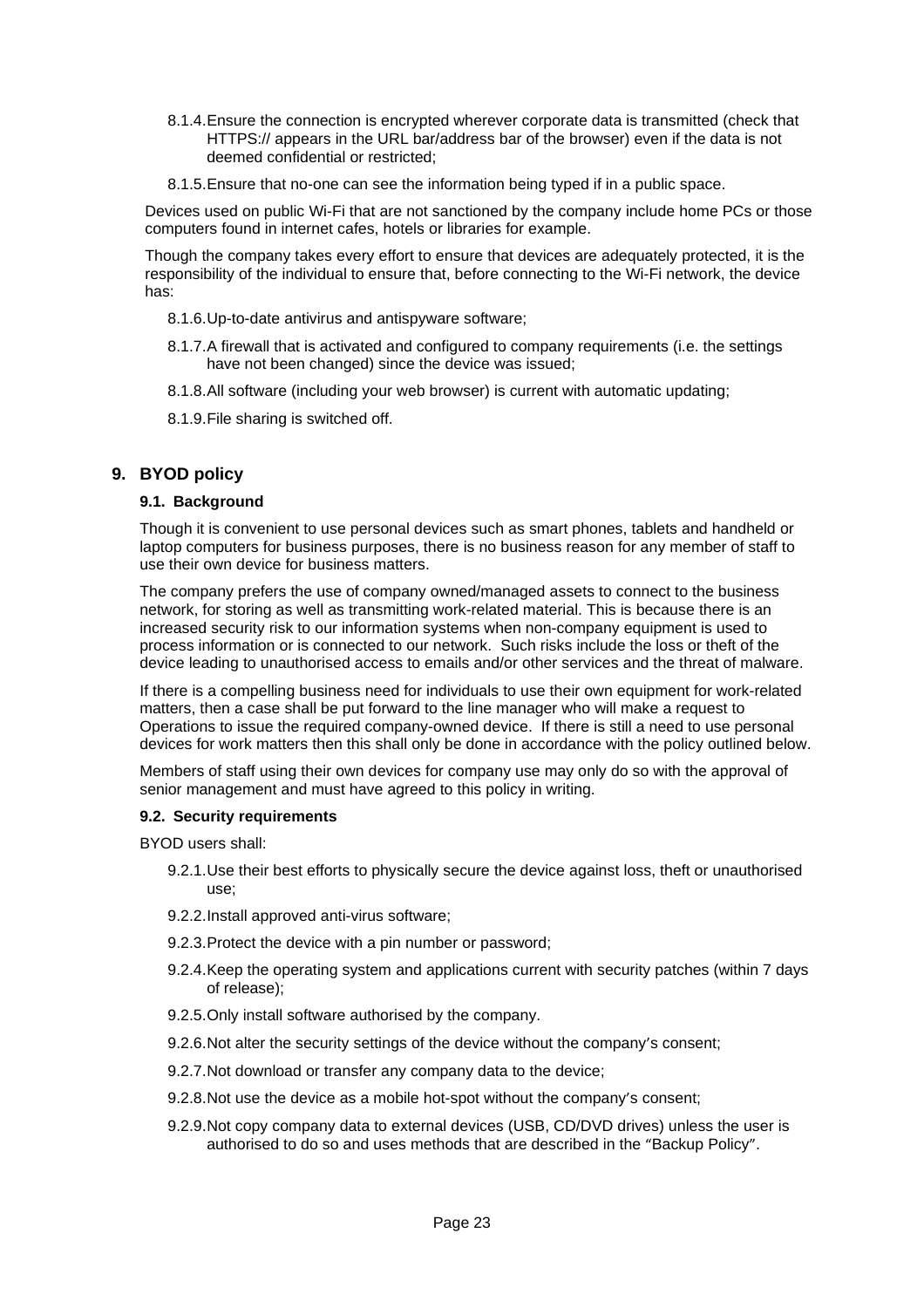- BYOD users understand the following:
	- 9.2.10. Devices may be inspected by IT staff at any time to ensure they meet minimum standards, approved versions of patches, applications and anti-virus software.
	- 9.2.11. Company data may be wiped from the device at any time during employment and when the user leaves the company. Although every effort will be taken not to erase the individual's personal data, there is no guarantee that personal data may not be lost.
	- 9.2.12. Devices may only be used if they are on an approved list. If the device is not on the list, then the user may apply via email to the IT department to attempt to get the device approved.
	- 9.2.13. If access to our systems is granted, then it may be necessary for a member of the IT staff to install specialist software to allow connection [VPN /Terminal Service etc.].
	- 9.2.14. The company may monitor, intercept, review and erase all content on the device that has been created for, or on behalf of the company. It is possible that personal data may accidently be included in this.

## <span id="page-23-0"></span>**9.3. Technical Support**

- 9.3.1.The company does not provide technical support for BYOD devices. The user is responsible for any repairs, maintenance or replacement costs and services.
- 9.3.2.No loan devices will be given by the company whilst BYOD devices are being repaired.
- 9.3.3.If there is an issue with connectivity, IT staff will treat this as any other low priority support ticket.

# <span id="page-23-1"></span>**10. Disposal and destruction policy**

All sensitive information must be removed using approved methods. This requirement includes all data stored in systems, temporary files or information contained digitally that may reside in photocopiers, printers, USB drives, workstations, laptops and mobile devices, or on storage media, including DVDs/CDs/Tape/USBs etc.

When no longer required, paper documents must be stored in the secure bins provided, until they are collected by TCR's chosen document disposal company.

Devices may only be reused within the organisation and may not be sold on, or otherwise used for noncompany matters, unless the information has been deleted securely and approved by Operations.

Depending upon the sensitivity of the information, the company may not allow devices to be re-used outside of the company.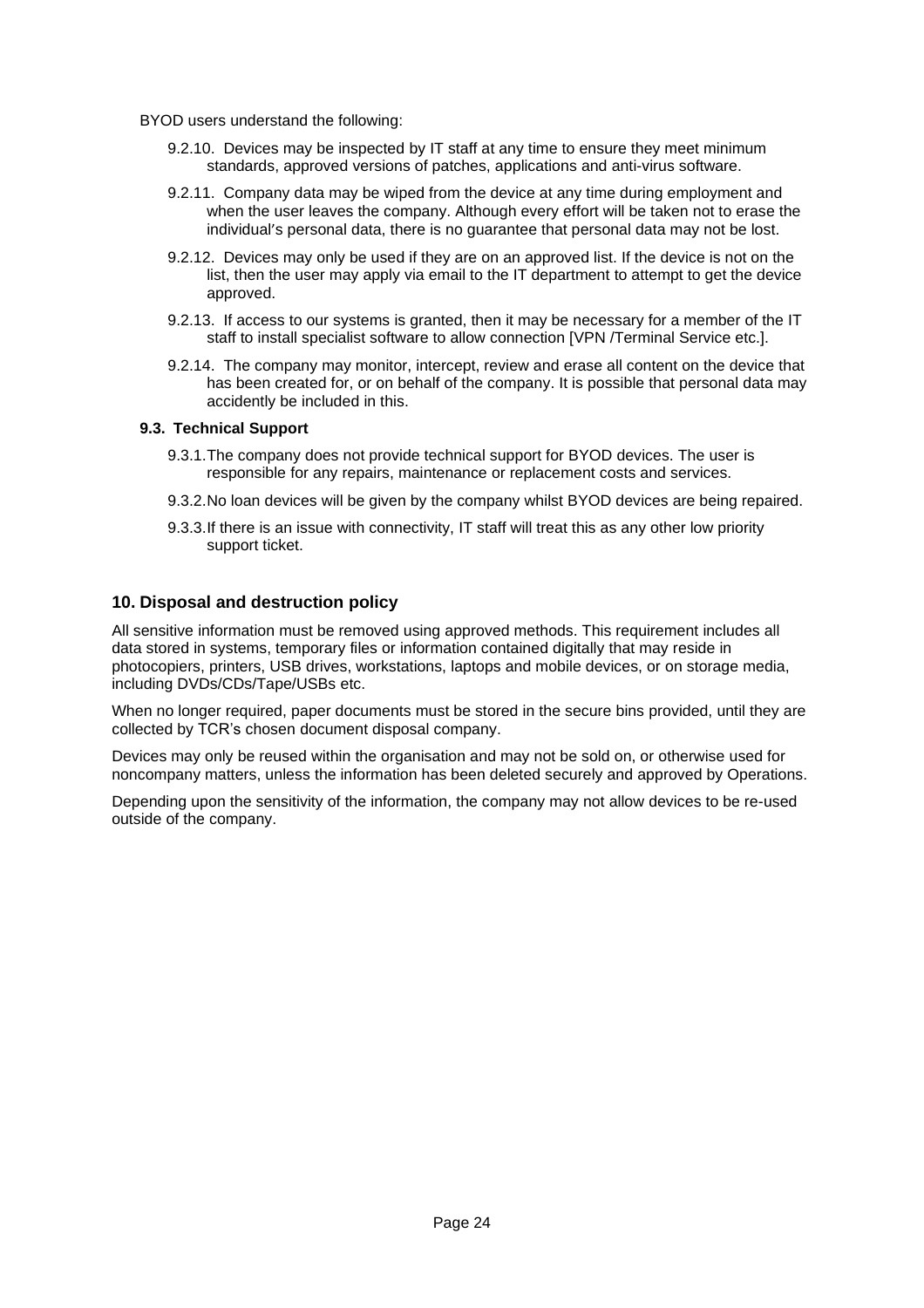# **SCHEDULE 3: DATA PROTECTION**

<span id="page-24-0"></span>This Schedule sets out the detail of how the Cashroom complies with its obligations. It is divided into 8 parts.

- 1. **Use of Client Data.** This part describes the data we collect from clients and sets out our reason for processing, explains how we keep the data safe, how long we keep it for, and when we destroy or return that data.
- 2. **Use of Employee Data.** This part describes the data we collect from Employees and sets out our reason for processing, explains how we keep the data safe, how long we keep it for, and when we destroy or return that data.
- 3. **Use of Marketing Data.** This part describes the data we collect from contacts and potential clients, and sets out our reason for processing, explains how we keep the data safe, how long we keep it for, and when we destroy or return that data.
- 4. **Suppliers Data.** This part lists the Data Processors and Sub-processors we use.
- 5. **Data Protection Impact Assessments.** This part explains how and when we carry out Data Protection Impact Assessments.
- 6. **Data Subject Requests**. This part sets out how we deal with Data Subject Requests.
- 7. **Data Breach Management and Reporting.** This part explains our Breach Notification Policy and the management and reporting in data incidents.
- 8. **Data Protection Compliance Monitoring Policy.** This sets out our internal and external audit process.

# <span id="page-24-1"></span>**SCHEDULE 3: PART 1 – USE OF CLIENT DATA**

Broadly we gather 2 types of data from our Clients; data about our client's clients, and data about our clients and their business. Table [1] sets out the data we gather about our client's clients, and Table [2] sets out the data we gather from our clients.

## **Table 1**

<span id="page-24-2"></span>Clients clients' personal data policies

## **Table 2**

<span id="page-24-3"></span>Clients' personal data policies

# <span id="page-24-4"></span>**SCHEDULE 3 PART 2 – USE OF EMPLOYEE DATA**

Table 3 sets out the data we gather about our Employees, why we process it, how we keep it safe, for how long we retain it, and how we destroy it when the reason for processing expires.

## **Table 3**

<span id="page-24-5"></span>Employee personal data policies

# <span id="page-24-6"></span>**SCHEDULE 3: PART 3 – USE OF MARKETING DATA**

Table 4 sets out the data we gather from our contacts and from potential clients, why we process it, how we keep it safe, and when we delete it.

# **Table 4**

<span id="page-24-7"></span>Marketing personal data policies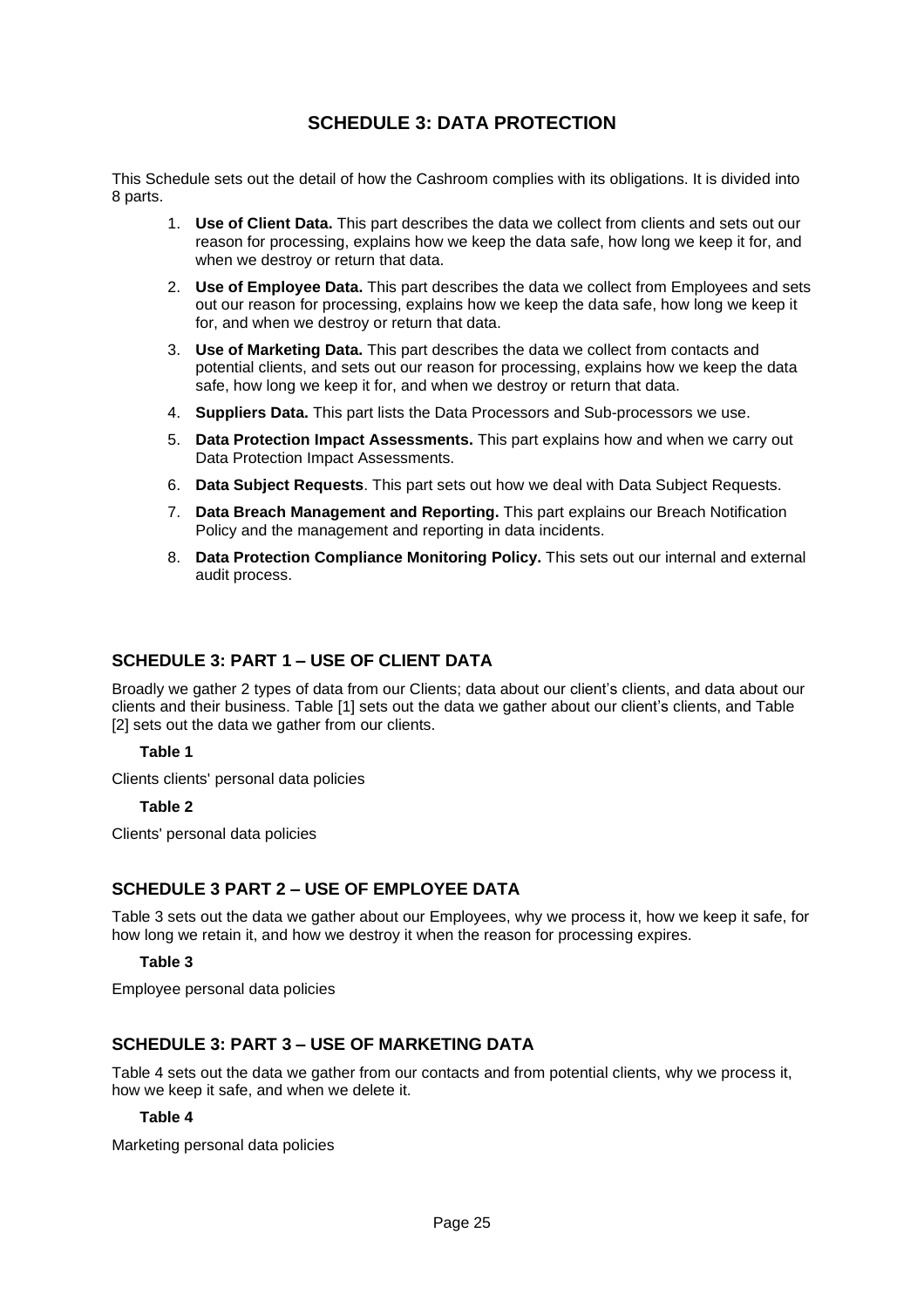# <span id="page-25-0"></span>**SCHEDULE 3: PART 4 – SUPPLIERS DATA**

During the course of our business we share data with a number of suppliers. We do so to allow us to provide a better service to our clients, and help us to fulfil our obligations to Employees.

The GDPR requires us to ensure that any supplier, who processes personal data on our instructions provides sufficient guarantees that the requirements of the GDPR will be met and the rights of data subjects protected. We are also under an obligation to advise Data Controllers, for whom we are Data Processors, of the suppliers who have access to personal data.

We have risk assessed all our suppliers into low, medium and high risk based on the impact a data breach would have. The "guarantees" obtained are greater depending on our risk assessment.

A list of the suppliers who have access to personal data provided by clients, the data they have access to, our risk assessment, and the guarantees they have provided can be requested via the DPAdmin (dataprotection@thecashroom.co.uk).

Also, a list of the suppliers who have access to our employees' personal data, the data to which they have access, our risk assessment, and the guarantees they have provided can be requested via the DPAdmin.

# <span id="page-25-1"></span>**SCHEDULE 3: PART 5 – DATA PROTECTION IMPACT ASSESSMENTS**

A Data Protection Impact Assessment is a process to help the Cashroom identify and minimise the data protection risk of a project.

We will carry out a DPIA when we

- 1. Use new technologies
- 2. Combine, compare or match data from multiple sources
- 3. Process personal data without providing a privacy notice directly to the individual

We will consider carrying out a DPIA when we are:

- 1. Evaluating or scoring
- 2. Automatic decision making with significant effects
- 3. Processing sensitive data or data of a highly personal nature
- 4. Processing data on a large scale
- 5. When using Innovative technologies or organisational solutions
- 6. In any major project involving the use of personal data
- 7. Where there is a change to the nature, scope, contexts and purpose of our processing

If we decide not to use a DPIA we will document our reasons

#### A DPIA will

- 1. Describe the nature scope context and purpose of the processing
- 2. Assess necessity, proportionality and compliance measures
- 3. Identify and assess risks to individuals; and
- 4. Identify any additional measures to mitigate those risks.

If we complete a DPIA that identifies a high risk, and we cannot take any measures to reduce that risk, we will consult the ICO, and will not carry out the processing until we have done so.

We have trained our staff to recognise when a DPIA is necessary.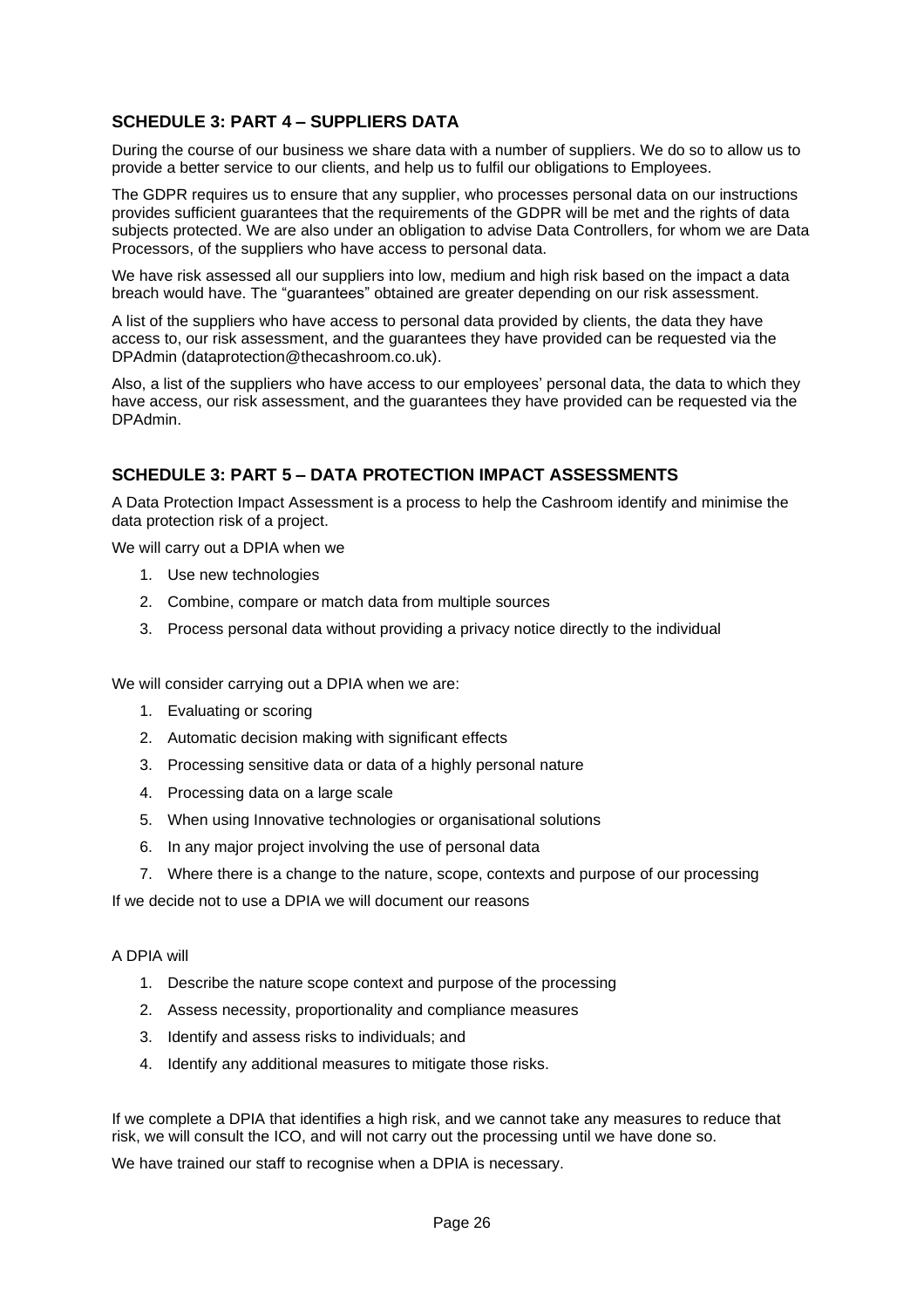Primary responsibility for carrying out a DPIA rests with the project lead and will be overseen by our Data Protection Administrator.

# <span id="page-26-0"></span>**SCHEDULE 3: PART 6 – DATA SUBJECT REQUESTS**

The Cashroom respects the following rights of Data Subjects

- 1. The Right of Access
- 2. The Right to Rectification
- 3. The Right to Erasure
- 4. The Right to Restrict Processing
- 5. The Right to Data Portability
- 6. The Right to Object

The Cashroom does not use personal data to make automated decisions or complete individual profiling.

This Part sets out the procedures in place to deal with requests from Data Subjects as regards these rights.

## **1. The Right of Access**

<span id="page-26-1"></span>Data Subjects have the right to access their personal data. That right allows individuals to be aware of and verify the lawfulness of the processing.

#### ALL DATA ACCESS REQUESTS SHOULD BE REFERRED TO THE DATA PROTECTION ADMINISTRATOR (the DPAdmin)

An access request can be made verbally or in writing. There is no "official" format. All employees who deal with clients must be aware that any request to access data should be treated as a formal access request, and referred to the Data Protection Administrator.

Data Subjects have the right to obtain

- 1.1. Confirmation that their data is being processed
- 1.2. Access to their personal data; and
- 1.3. The information that should be provided in a privacy notice.

The Cashroom will provide a copy of the data free of charge, within one month of receipt. If the requests are complex or numerous we will advise the Data Subject that we will provide them the information within 2 months, and explain why.

Where requests are manifestly unfounded or excessive, in particular because they are repetitive, we will charge a reasonable fee for providing the information, or may refuse to provide the information. If we do so, we will explain why, and advise the Data Subject of their right to complain and to a judicial remedy, within one month.

We will provide the information only after confirming the Data Subjects identify. We will require photo ID (e.g. passport) and confirmation of their current address. If the request is made electronically we will supply the information in a commonly used electronic format.

## **2. Right to Rectification**

<span id="page-26-2"></span>Data Subjects have the right to have inaccurate personal data rectified.

#### ALL RECTIFICATION REQUESTS SHOULD BE REFERRED TO THE DATA PROTECTION ADMINISTRATOR

A rectification request can be made verbally or in writing. There is no "official" format. All employees who deal with clients must be aware that any challenge to the accuracy of data, should be treated as a formal rectification request, and referred to the Data Protection Administrator.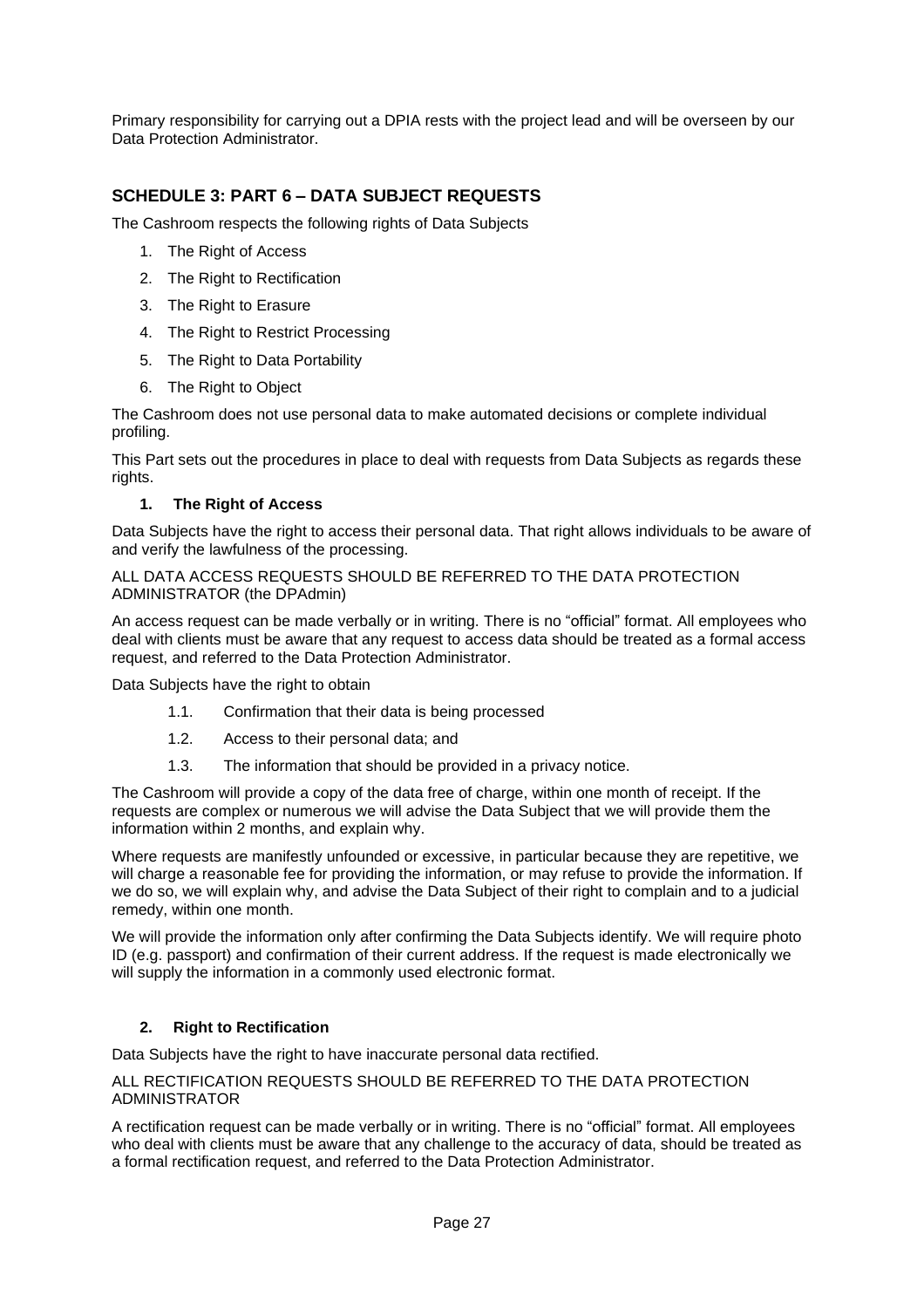On reception of a rectification request we will take reasonable steps to assess the accuracy of the data we hold. While we are considering the accuracy of the data we will restrict the processing of that data. It is the role of the DPAdmin to investigate the request and present their finding to Operations Director who will decide whether to rectify the data.

If the Operations Director decides not to rectify the data they will advise the Data Subject that we believe the data to be accurate, and explain that we will not amend the data. We will advise them of their rights to complain to ICO, and their rights to seek to enforce their rights through a judicial remedy. We will place a note with the data that the Data Subject challenges the accuracy of that data.

The Cashroom will deal with a rectification request within one month of receipt. If the requests are complex or numerous we will advise the Data Subject that we will deal with the request within 2 months, and explain why.

Where requests are manifestly unfounded or excessive, in particular because they are repetitive, we will charge a reasonable fee for dealing with the request, or may refuse to deal with the request. If we do so, we will explain why, and advise the Data Subject of their right to complain and to a judicial remedy.

We will deal with the request only after confirming the Data Subjects identity. We will require photo ID (e.g. passport) and confirmation of their current address.

If we amend the data we will advise any Data Processors to whom we have provided the data of the amendment.

## **3. Right to Erasure**

<span id="page-27-0"></span>Data Subjects have the right to have their personal data erased in the following circumstances

- 3.1. The Personal Data is no longer necessary or the purpose it was originally collected for has expired
- 3.2. If consent was the lawful basis for processing, they have withdrawn their consent
- 3.3. If legitimate interest was the basis for processing, the individual objects and there is no overriding legitimate interest to continuing to process
- 3.4. The purpose of processing is direct marketing and the individual objects to that processing
- 3.5. We have processed the data unlawfully, or;
- 3.6. We must do so to comply with a legal obligation.

The Right to Erasure does not apply if processing is necessary for one of the following reasons

- 3.7. To comply with a legal obligation
- 3.8. For statistical purposes, where erasure is likely to render impossible or seriously impair the achievement of that processing, or;
- 3.9. For the establishment, exercise or defence of legal claims.

An erasure request can be made verbally or in writing. There is no "official" format. All employees who deal with clients must be aware that any request to delete data, should be treated at a formal erasure request, and referred to the DPAdmin.

On reception of an erasure request we will restrict the processing of that data. It is the role of the DPAdmin to investigate the request and present findings to the Operations Director who will decide whether to erase the data.

If the Operations Director decides not to erase the data they will advise the Data Subject, and explain that we will not erase the data, and why. We will advise them of their rights to complain to ICO, and their rights to seek to enforce their rights through a judicial remedy.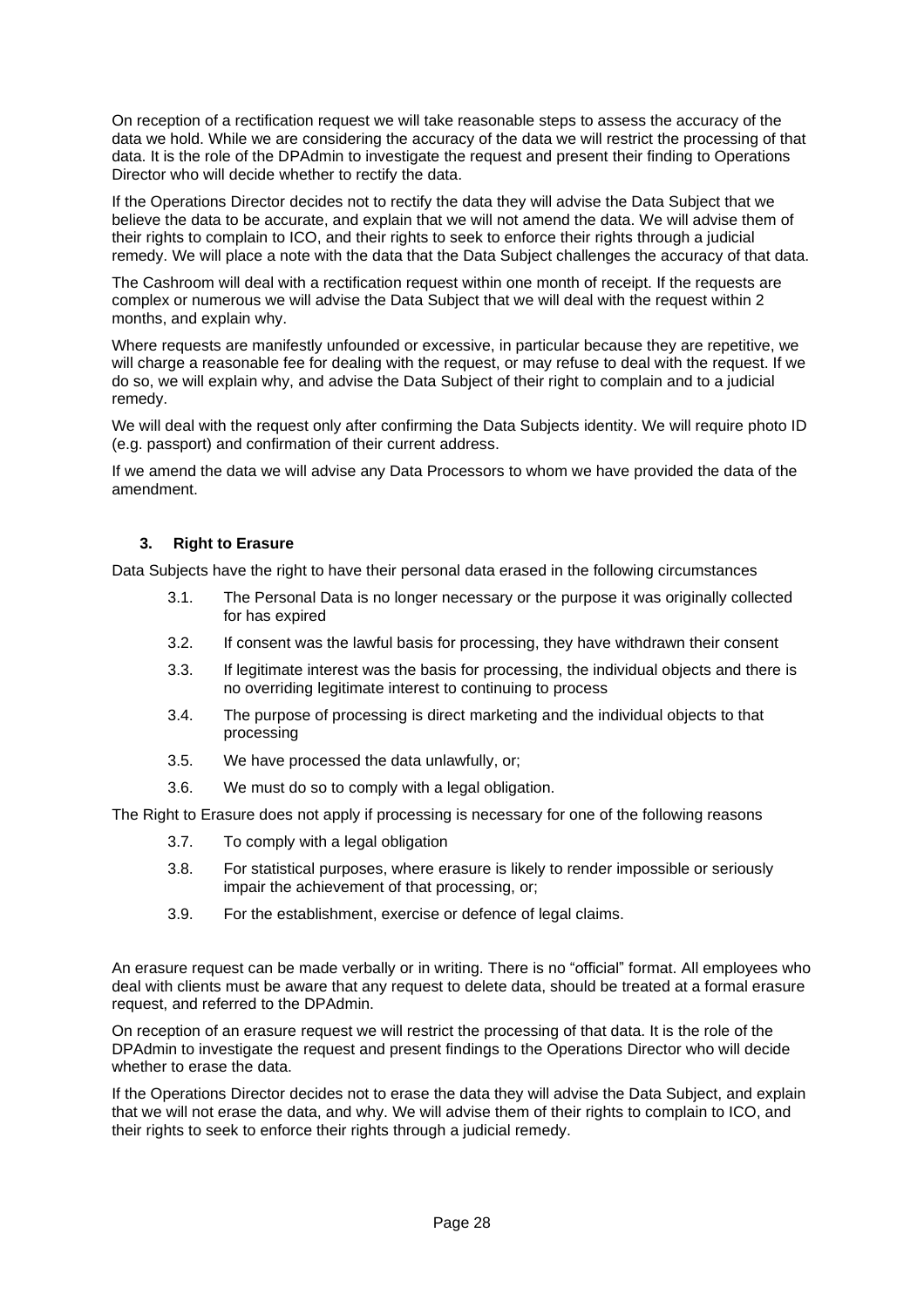The Cashroom will deal with an erasure request within one month of receipt. If the request is complex or numerous we will advise the Data Subject that we will deal with the request within 2 months, and explain why.

Where requests are manifestly unfounded or excessive, in particular because they are repetitive, we will charge a reasonable fee for dealing with the request, or may refuse to deal with the request. If we do so, we will explain why, and advise the Data Subject of their right to complain and to a judicial remedy.

We will deal with the request only after confirming the Data Subjects identify. We will require photo ID (e.g. passport) and confirmation of their current address.

If we erase the data we will advise any Data Processors to whom we have provided the data of the erasure, and request that they do the same.

## **4. Right to Restrict Processing**

<span id="page-28-0"></span>Data Subjects have the right to restrict the processing of their personal data in the following circumstances

- 4.1. Where the Data Subject contests the accuracy of the data and you are verifying its accuracy
- 4.2. The data has been unlawfully processed and the Data Subject opposes erasure and request restriction instead
- 4.3. You no longer need the persona data but the individual needs to keep it in order to establish, exercise or defend a legal claim.
- 4.4. The individual has objected to you processing their data under Article 21(1) and we are considering whether our legitimate grounds override those of the individual.

A restriction request can be made verbally or in writing. There is no "official" format. All employees who deal with clients must be aware that any request to restrict data, should be treated at a formal restriction request, and referred to the DPAdmin.

It is the role of the DPAdmin to investigate the request and present finding to the Operations Director who will decide whether to restrict the data.

If the Operations Director decides not to restrict the data they will advise the Data Subject, and explain that we will not restrict the data, and why. We will advise them of their rights to complain to ICO, and their rights to seek to enforce their rights through a judicial remedy.

The Cashroom will deal with a restriction request within one month of receipt. If the request is complex or numerous we will advise the Data Subject that we will deal with the request within 2 months, and explain why.

Where requests are manifestly unfounded or excessive, in particular because they are repetitive, we will charge a reasonable fee for dealing with the request, or may refuse to deal with the request. If we do so, we will explain why, and advise the Data Subject of their right to complain and to a judicial remedy.

We will deal with the request only after confirming the Data Subjects identify. We will require photo ID (e.g. passport) and confirmation of their current address.

If we restrict the data we will advise any Data Processors to whom we have provided the data of the restriction and request that they do the same.

## **5. The Right to Data Portability**

<span id="page-28-1"></span>The right to data portability allows individuals to obtain and rescue their personal data for their own purposes across different services when

5.1. The individual provides personal data to a Data Controller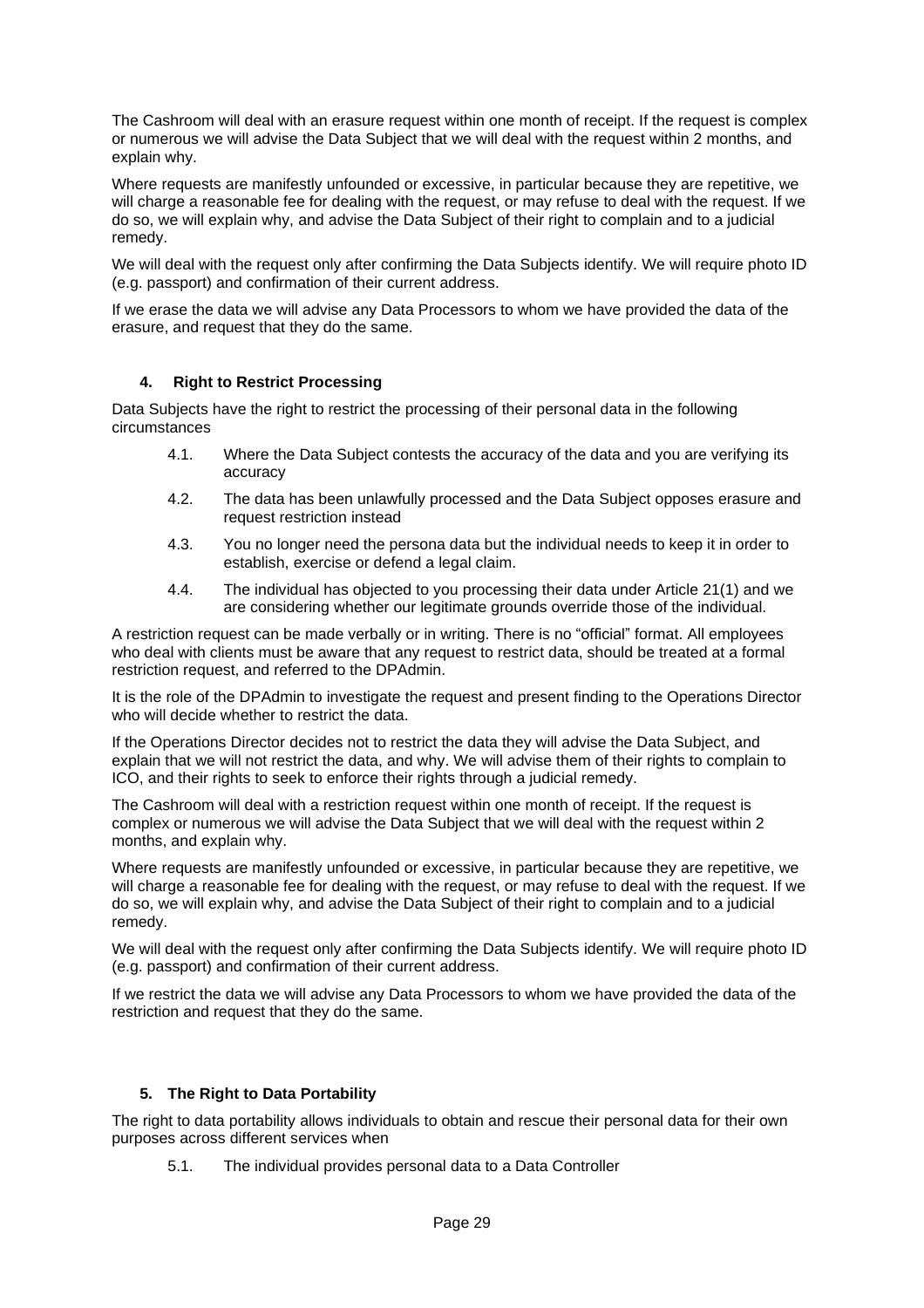- 5.2. Where the processing is based on the individuals consent or for the performance of a contract, and;
- 5.3. When processing is carried out by automated means.

In these circumstances the Cashroom will provide the personal data in a structure commonly used and machine readable form, within 1 month of the request.

# **6. Right to Object**

<span id="page-29-0"></span>Individuals have the right to object to

- 6.1. Processing on the basis of the Cashroom's legitimate interests
- 6.2. Direct marketing, and;
- 6.3. Processing for the gathering of statistics

If a Data Subject objects to processing on the basis of the Cashroom's legitimate interests we will stop processing unless

- 6.4. We have compelling legitimate grounds for the processing which override the interests rights and freedoms of the individual, or;
- 6.5. The processing is for the establishment, exercise or defence of legal claims.

If the Data Subject objects to processing for the purposes of Direct Marketing we will stop processing Personal Data immediately.

If the Data Subject objects to processing for statistical purposes we will stop processing Personal Data immediately.

# <span id="page-29-1"></span>**SCHEDULE 3: PART 7 – DATA BREACH MANAGEMENT AND REPORTING**

The Cashroom is under an obligation to report Personal Data Breaches.

A personal data breach means a breach of security leading to the accidental or unlawful destruction, loss, alteration, unauthorised disclosure of, or access to, personal data.

ALL CASHROOM EMPLOYEES ARE RESPONSIBLE FOR REPORTING DATA BREACHES TO THE DATA PROTECTION ADMINISTRATOR (DPAdmin - dataprotection@thecashroom.co.uk).

The DPAdmin will report the breach immediately to the Operations Director and initiate an investigation of the breach. If the DPAdmin and the Operations Director believe that a data breach has occurred the following process(es) will be implemented.

## **1. Data Breaches Register**

<span id="page-29-2"></span>The Cashroom maintains a Data Breaches Register to record all data breaches.

## **2. Reporting a Data Breach to Data Controllers**

<span id="page-29-3"></span>Where we are a Data Processor, for example, where we process our client's clients data, we must report the data breach to the Data Controller (here, our client) immediately. It is then for the Data Controller to decide whether to report the breach to ICO, or to the Data Subjects.

## **3. Reporting a Data Breach to ICO**

<span id="page-29-4"></span>Where we are the Data Controller, we are under an obligation to report a data breach to ICO where the data breach is likely to result in a risk of adversely affecting individuals' rights and freedoms. This is a decision for the Operations Director and they will make that decision based on all relevant factors.

Where a decision is made not to report a data breach to ICO, the reason for not reporting the breach is recorded in the Data Breaches Register.

A data breach must be reported within 72 hours of becoming aware of the breach. The report must contain